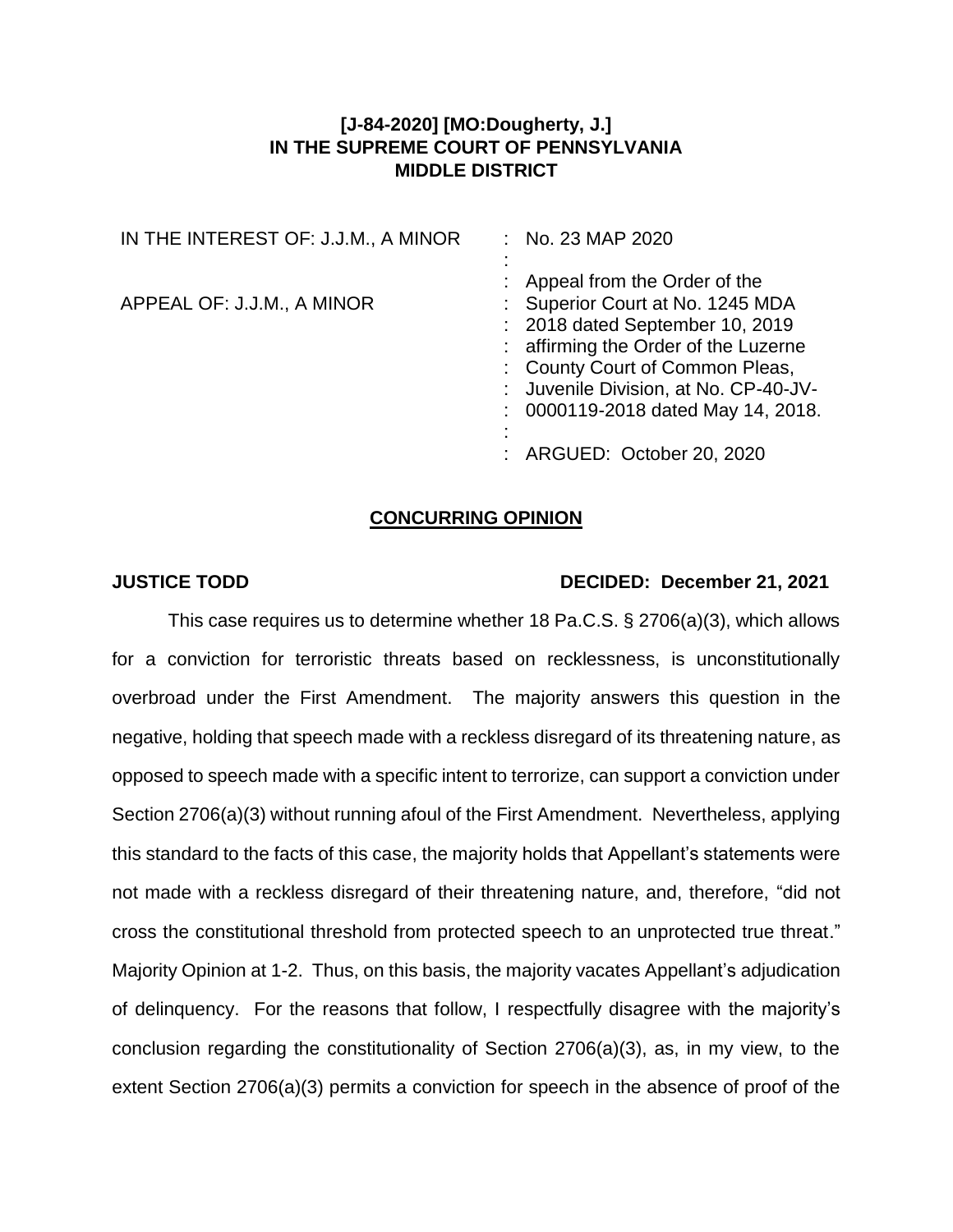speaker's specific intent to inflict harm, it is unconstitutionally overbroad. On this distinct ground, I conclude that Appellant's adjudication of delinquency must be vacated. Thus, I join Parts I, II, and III of the majority opinion and its mandate to vacate Appellant's adjudication of delinquency, but I do not join Part IV.

My disagreement with the majority stems from our differing interpretations of the same relevant precedent; thus, I must begin there. The right to freedom of speech, as guaranteed by the United States Constitution, is not absolute, and the Constitution "tolerates content-based speech restrictions in certain limited areas when that speech is 'of such slight social value as a step to truth that any benefit that may be derived from [it] is clearly outweighed by the social interest in order and morality.'" *Commonwealth v. Knox*, 190 A.3d 1146, 1154 (Pa. 2018) (citation omitted). Examples of the types of speech that may be subject to such restrictions include fighting words, *Chaplinsky v. New Hampshire*, 315 U.S. 568 (1942); incitement to imminent lawlessness, *Brandenburg v. Ohio*, 395 U.S. 444 (1969) (*per curiam*); obscenity, *Miller v. California*, 413 U.S. 15 (1973); defamation, *New York Times v. Sullivan*, 376 U.S. 254 (1964); and child pornography, fraud, and other speech "integral to criminal conduct," *United States v. Alvarez*, 567 U.S. 709 (2012).

Additionally, speech in which the speaker means to communicate a serious expression of intent to commit an act of unlawful violence against a particular individual or group of individuals − "true threats" − may be restricted, and may subject the speaker to criminal sanction. True threats fall outside the protective umbrella of the First Amendment due to the need to protect individuals "from the fear of violence, from the disruption that fear engenders, and from the possibility that the threatened violence will occur." *R.A.V. v. City of St. Paul*, 505 U.S. 377, 388 (1992).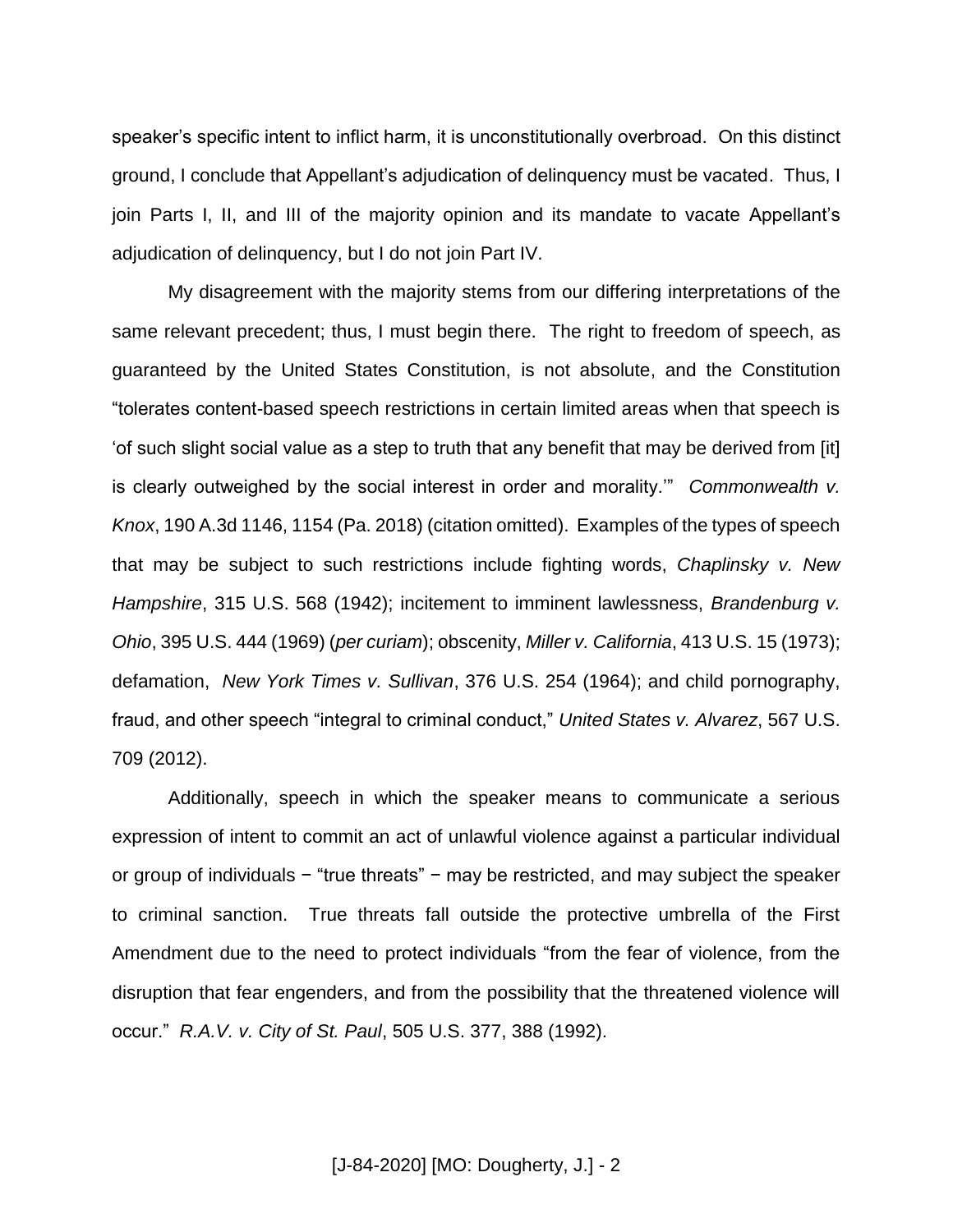As the majority observes, the true threat category of speech, which is at issue in the case *sub judice*, was first examined by the United States Supreme Court in *Watts v. United States*, 394 U.S. 705 (1969) (*per curiam*). During the Vietnam war, while the military draft was in effect, Watts was attending a discussion group in Washington, D.C. At one point during the discussion, someone suggested that young people should become more educated before expressing their views, to which Watts responded:

> They always holler at us to get an education. And now I have already received my draft classification as 1-A and I have got to report for my physical this Monday coming. I am not going. If they ever make me carry a rifle the first man I want to get in my sights is L.B.J.

*Id.* at 706 (internal quotation marks and citation omitted).

Based on his statement, Watts was convicted of threating the President in violation of 18 U.S.C. § 871(a); however, the high Court overturned Watts' conviction on appeal. Despite finding the federal statute facially valid in light of the overwhelming interest in physically protecting the President and allowing him to perform his duties without the threat of violence, the high Court held that Watts' conviction could be upheld only if his words conveyed an actual threat, as opposed to political hyperbole. After considering the full context of Watts' statement, including the fact that it was made during a political debate, was conditioned on an event that Watts vowed would never occur (his induction into the military), and was greeted by laughter from the audience, the Court concluded that the statement was merely an expression of political dissent, rather than a true threat.

After *Watts*, several courts, this Court included, focused on contextual circumstances in evaluating whether a speaker's words constituted a true threat, applying an objective listener standard. For example, in *J.S. ex rel. H.S. v. Bethlehem Area School District*, 807 A.2d 847, 854 (Pa. 2002), *abrogated by Commonwealth v. Knox*, 190 A.3d 1146 (Pa. 2018), J.S., an eighth-grade student, created a website from his home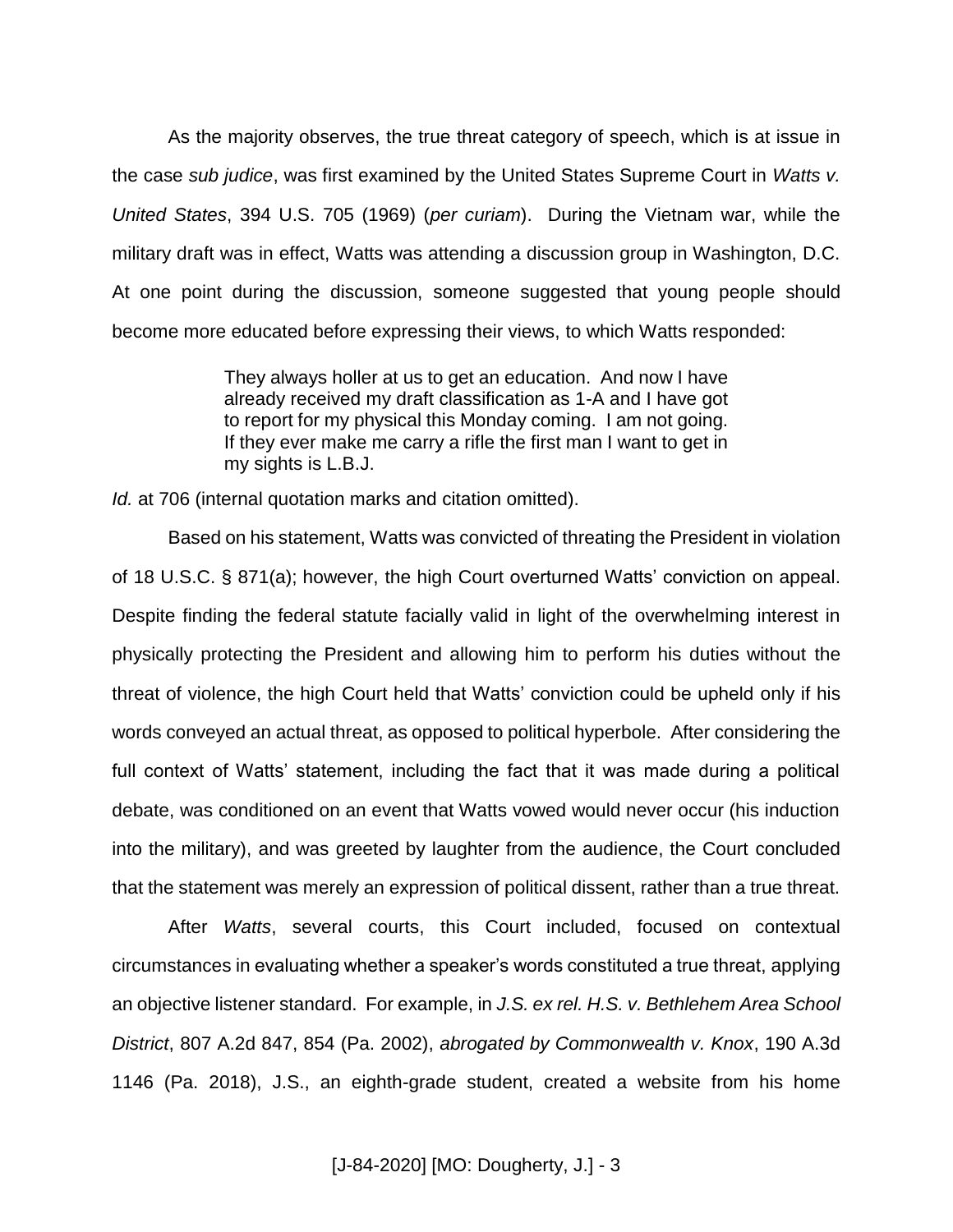computer titled "Teacher Sux." The website contained derogatory, profane, offensive, and threatening comments about his algebra teacher. One page of the website listed reasons why J.S. believed the teacher should face termination, and another page depicted her face as Adolf Hitler. Another page of the website was titled "Why Should She Die?" and included a request for donations of \$20 "to help pay for the hitman." 807 A.2d at 851. The website contained numerous expletives and derogatory content regarding the teacher, including an illustration showing her in a decapitated state, with blood dripping from her neck. The teacher learned of the website and believed the threats to be serious, and thus contacted the local police and the FBI. Law enforcement declined to file charges, but the school district expelled J.S. J.S. appealed the expulsion to the court of common pleas, alleging that it violated his First Amendment right to free speech because, *inter alia*, his speech did not constitute a true threat. The trial court affirmed, as did the Commonwealth Court.

This Court reversed on appeal. Relying upon various federal decisions consistent with *Watts*, we explained that, in determining whether speech falls within the definition of a true threat − "that is, if the communication is a serious expression of intent to inflict harm" – courts must "consider the statements, the context in which they were made, the reaction of listeners and others as well as the nature of the comments." *Id.* at 858. We noted that, in *J.S.*, the statements and website were not communicated directly to the teacher, and, indeed, included a notice that school faculty should not view the website. We also noted that there was no evidence that J.S. had made similar statements to the teacher on prior occasions, or that the teacher, while distraught after viewing the website, "had any reason to believe that J.S. had the propensity to engage in violence, more than any other student of his age." *Id.* at 859. Accordingly, we held that, in light of the totality of the circumstances, J.S.'s speech did not constitute a true threat, but instead was merely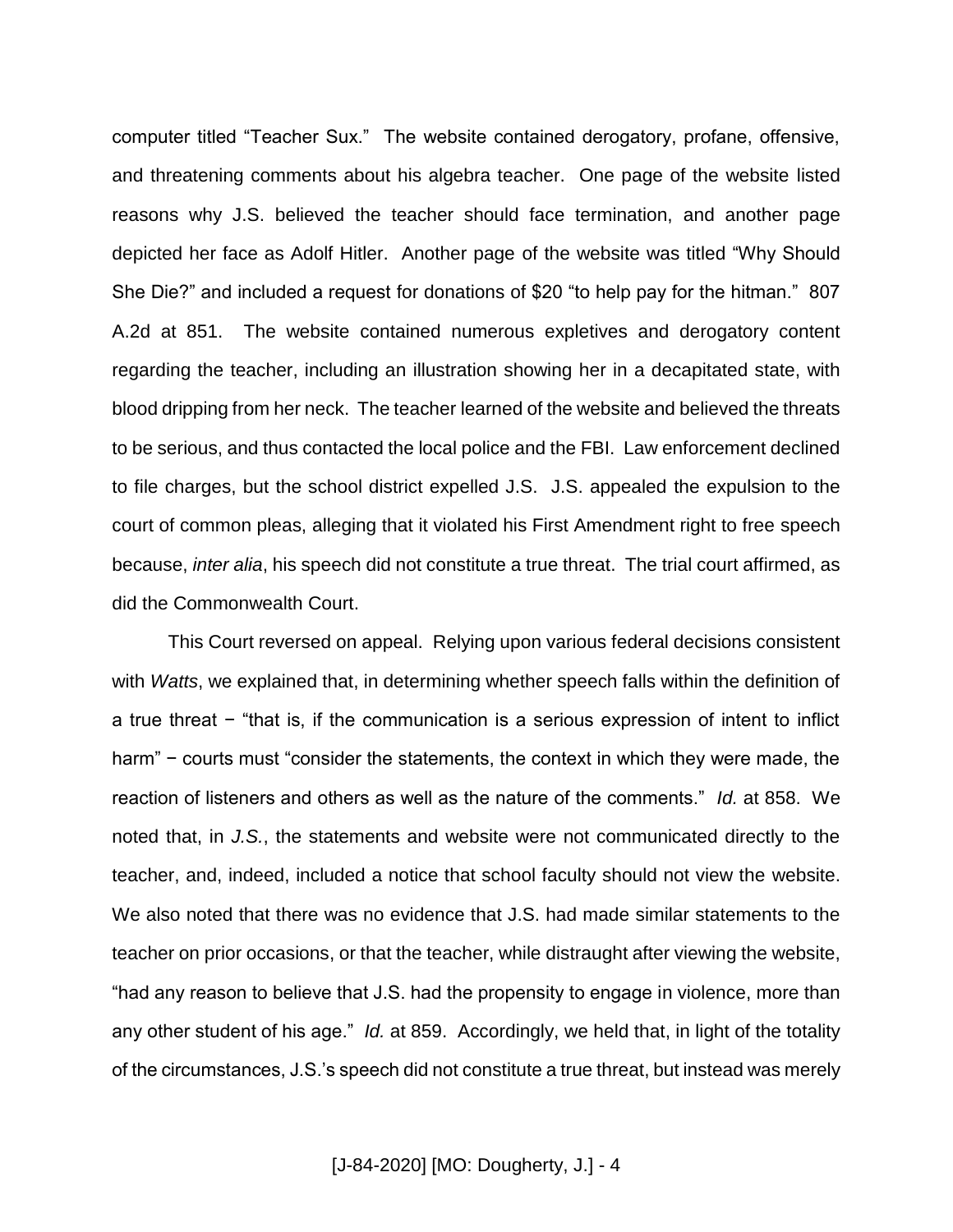"a sophomoric, crude, highly offensive and perhaps misguided attempt at humor or parody," which "did not reflect a serious expression of intent to inflict harm." *Id.*

In 2003, the United States Supreme Court revisited the concept of a true threat in *Virginia v. Black*, 538 U.S. 343 (2003) (plurality), when it examined a Virginia statute which made it unlawful to burn a cross in public or on another's property with the intent to intimidate any person or group. The statute contained a provision making the burning of a cross *prima facie* evidence of an intent to intimidate a person or group of persons. In a consolidated appeal, the Virginia Supreme Court ruled the statute unconstitutional because it discriminated on the basis of content, in that it "selectively chooses only cross burning because of its distinctive message." *Black v. Commonwealth*, 553 S.E.2d 738, 744 (Va. 2001). The court further held that the *prima facie* evidence provision rendered the statute overbroad because the "enhanced probability of prosecution under the statute chills the expression of protected speech." *Id.* at 746. Upon review of the statute, a majority of the United States Supreme Court determined that, while the statute did not violate the First Amendment insofar as it criminalized cross burning done with an intent to intimidate, the statutory presumption that the burning of a cross was *prima facie* evidence of an intent to intimidate a person or group of persons was, in fact, unconstitutional under the First Amendment.

Justice O'Connor, in a lead opinion joined by Chief Justice Rehnquist, Justice Stevens (who authored a separate concurring opinion), and Justice Breyer, explained:

> "True threats" encompass those statements *where the speaker means to communicate a serious expression of an intent to commit an act of unlawful violence to a particular individual or group of individuals. See Watts v. United States*, [394 U.S. at 708] ("political hy[p]erpole" is not a true threat); *R.A.V. v. City of St. Paul*, [505 U.S. 377, 388 (1992)]. The speaker need not actually intend to carry out the threat. Rather, a prohibition on true threats "protect[s] individuals from the fear of violence" and "from the disruption that fear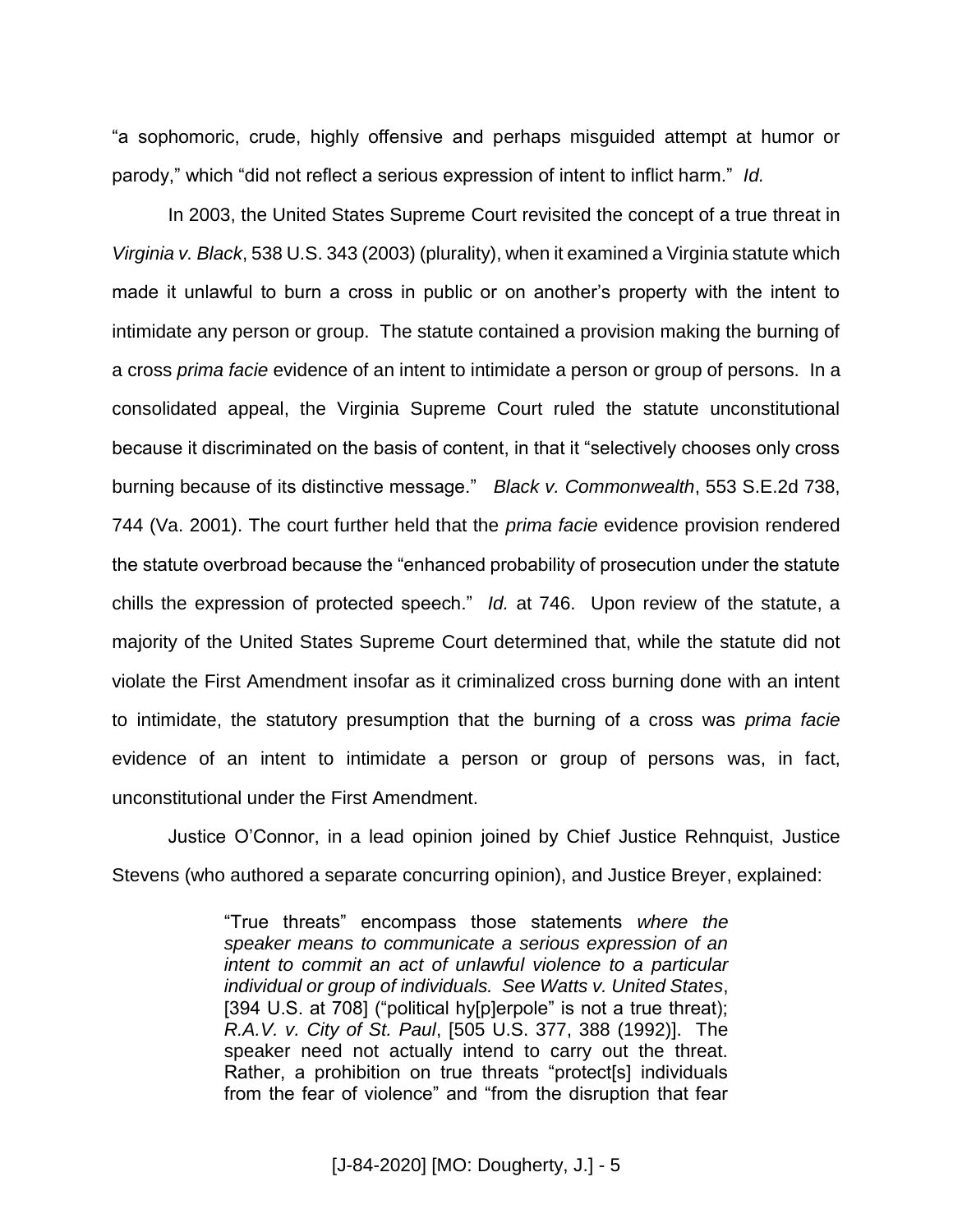engenders," in addition to protecting people "from the possibility that the threatened violence will occur." *Ibid.* Intimidation in the constitutionally proscribable sense of the word is a type of true threat, *where a speaker directs a threat to a person or group of persons with the intent of placing the victim in fear of bodily harm or death.*

538 U.S. at 359-60 (emphasis added). Thus, *Black* made clear that, in determining whether particular speech constitutes a true threat, consideration must be given not only to the contextual circumstances, *but also to the speaker's intent.*

Addressing the Virginia Supreme Court's conclusion that, pursuant to the high Court's decision in *R.A.V.*, the Virginia statute was unconstitutional because it discriminated on the basis of content and viewpoint, Justice O'Connor explained:

> In *R.A.V.*, we held that a local ordinance that banned certain symbolic conduct, including cross burning, when done with the knowledge that such conduct would "'arouse anger, alarm or resentment in others on the basis of race, color, creed, religion or gender'" was unconstitutional. We held that the ordinance did not pass constitutional muster because it discriminated on the basis of content by targeting only those individuals who "provoke violence" on a basis specified in the law. The ordinance did not cover "[t]hose who wish to use 'fighting words' in connection with other ideas−to express hostility, for example, on the basis of political affiliation, union membership, or homosexuality." This content-based discrimination was unconstitutional because it allowed the city "to impose special prohibitions on those speakers who express views on disfavored subjects."

538 U.S. at 361 (citations omitted).

Justice O'Connor emphasized that the Court "did not hold in *R.A.V.* that the First

Amendment prohibits *all* forms of content-based discrimination within a proscribable area

of speech." *Id.* (emphasis original). Rather, the Court held that some types of content-

based discrimination do not violate the First Amendment:

"When the basis for the content discrimination consists entirely of the very reason the entire class of speech at issue is proscribable, no significant danger of idea or viewpoint discrimination exists. Such a reason, having been adjudged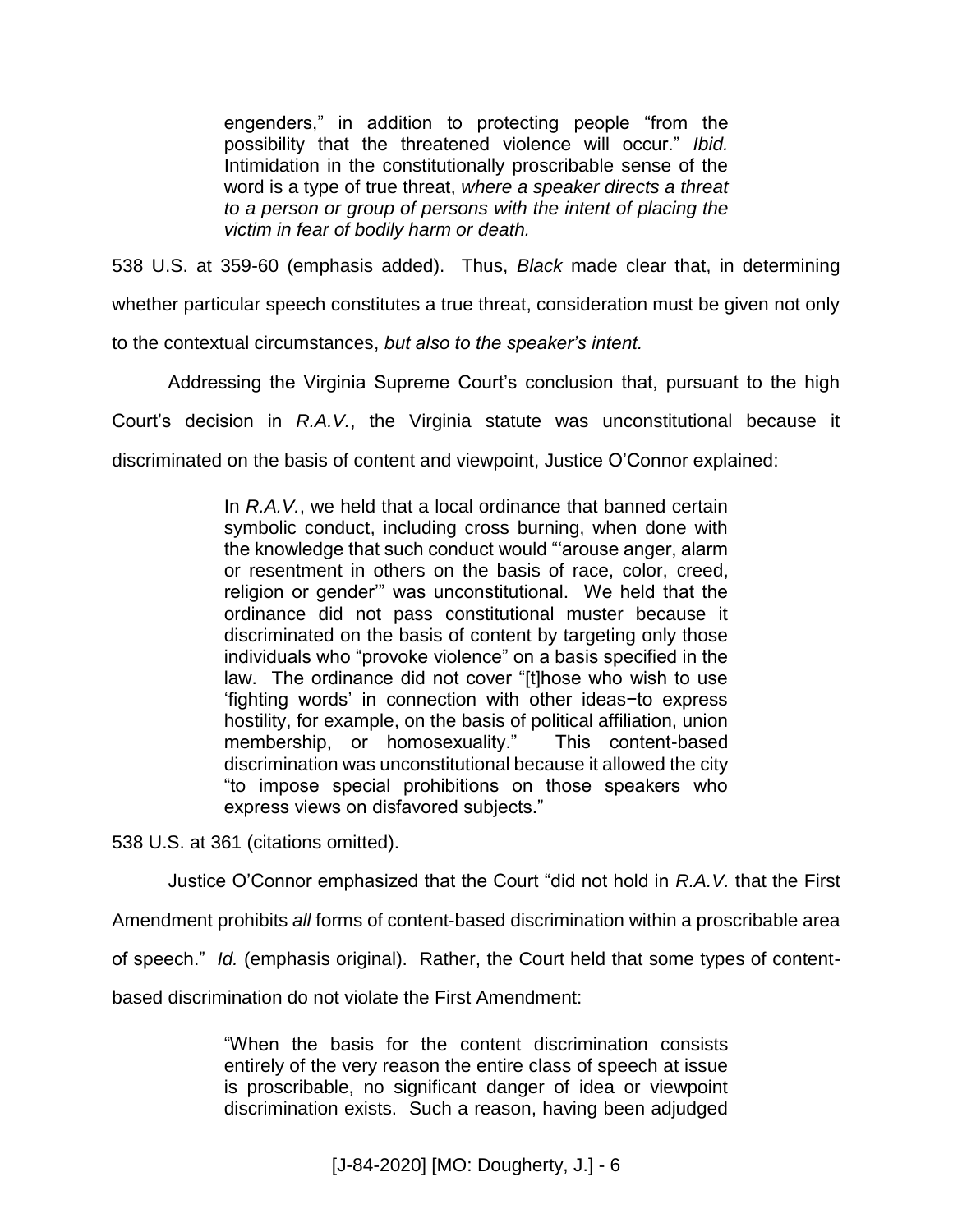neutral enough to support exclusion of the entire class of speech from First Amendment protection, is also neutral enough to form the basis of distinction within the class."

*Id.* at 361-62 (quoting *R.A.V.*, 538 U.S. at 388).

Justice O'Connor then observed that, unlike the statute at issue in *R.A.V*., the

Virginia statute:

does not single out for opprobrium only that speech directed toward "one of the specified disfavored topics." It does not matter whether an individual burns a cross with intent to intimidate because of the victim's race, gender, or religion, or because of the victim's "political affiliation, union membership, or homosexuality." Moreover, as a factual matter it is not true that cross burners direct their intimidating conduct solely to racial or religious minorities.

The First Amendment permits Virginia to outlaw cross burnings done with the intent to intimidate because burning a cross is a particularly virulent form of intimidation. Instead of prohibiting all intimidating messages, Virginia may choose to regulate this subset of intimidating messages in light of cross burning's long and pernicious history as a signal of impending violence. . . . A ban on cross burning carried out with the intent to intimidate is fully consistent with our holding in *R.A.V.* and is proscribable under the First Amendment.

*Id.* at 362-63 (internal citations omitted).

Turning to the separate issue of whether the statutory presumption that the burning

of a cross was *prima facie* evidence of an intent to intimidate rendered the Virginia statute

unconstitutionally overbroad, Justice O'Connor found that it did, explaining:

As construed by the jury instruction, the prima facie provision strips away the very reason why a State may ban cross burning with the intent to intimidate. The prima facie evidence provision permits a jury to convict in every cross-burning case in which defendants exercise their constitutional right not to put on a defense. And even where a defendant . . . presents a defense, the prima facie evidence provision makes it more likely that the jury will find an intent to intimidate regardless of the particular facts of the case. The provision permits the Commonwealth to arrest, prosecute, and convict a person based solely on the fact of cross burning itself.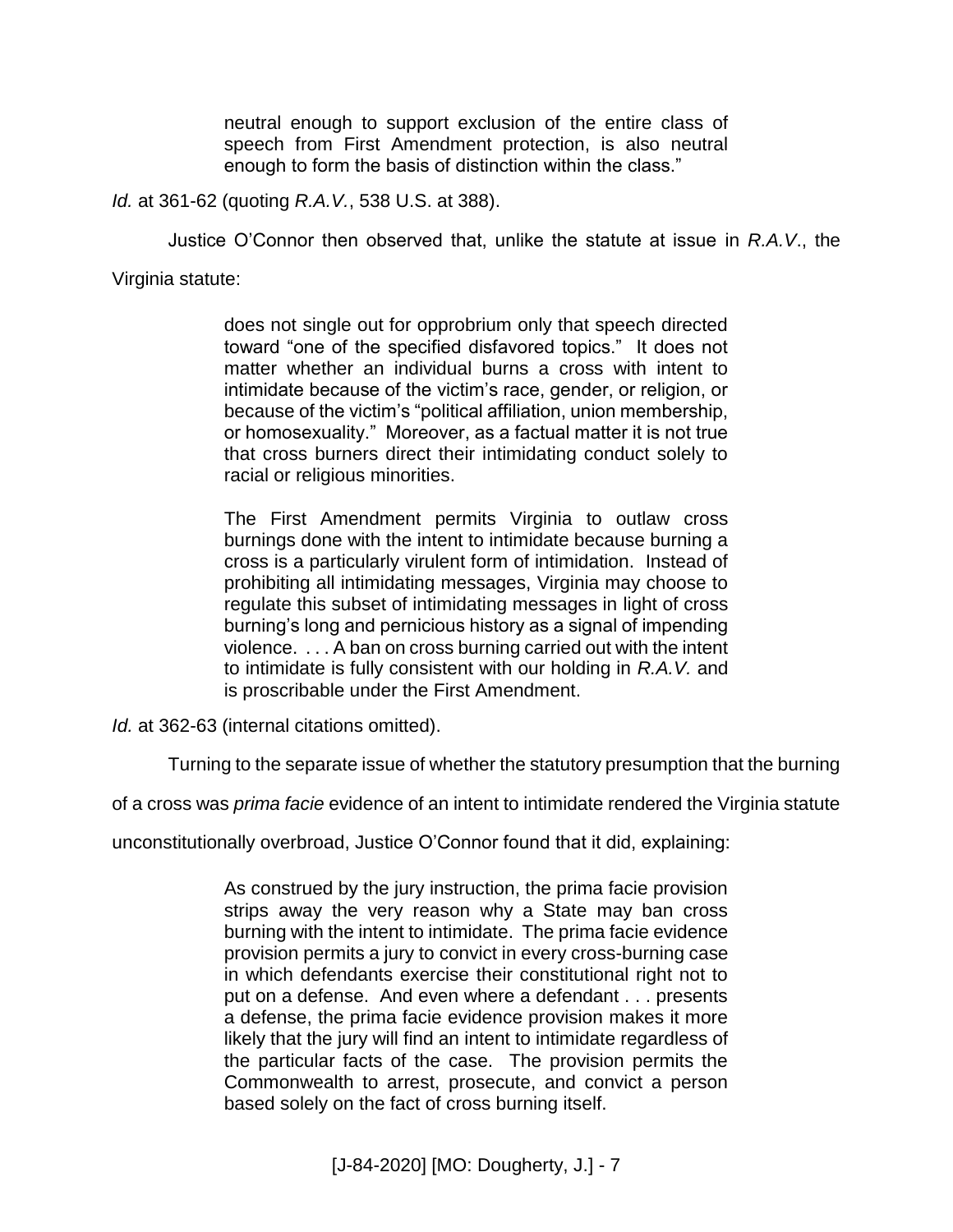It is apparent that the provision as so interpreted "'would create an unacceptable risk of the suppression of ideas.'" The act of burning a cross may mean that a person is engaging in constitutionally proscribable intimidation. But that same act may mean only that the person is engaged in core political speech. The prima facie evidence provision in this statute blurs the line between these two meanings of a burning cross. As interpreted by the jury instruction, the provision chills constitutionally protected political speech because of the possibility that the Commonwealth will prosecute − and potentially convict − somebody engaging only in lawful political speech at the core of what the First Amendment is designed to protect.

*Id.* at 365 (internal citations omitted).

Thus, the plurality concluded that "the prima facie evidence provision, as interpreted through the jury instruction . . . is unconstitutional on its face." *Id.* at 367. Nevertheless, recognizing that "the Supreme Court of Virginia has not authoritatively interpreted the meaning of the prima facie evidence provision," the plurality refused "to speculate on whether *any* interpretation of the prima facie evidence provision would satisfy the First Amendment," and acknowledged "the theoretical possibility that the court, on remand, could interpret the provision" in a manner that would avoid the constitutional deficiencies. *Id.* (emphasis original).

Justice Souter, joined by Justices Kennedy and Ginsburg, agreed with the plurality that the *prima facie* evidence provision rendered the Virginia statute facially unconstitutional because it effectively eliminated the intent requirement. *Id.* at 385 (Souter, J., concurring in the judgment in part and dissenting in part) (noting that "the symbolic act of burning a cross . . . is consistent with both intent to intimidate and intent to make an ideological statement free of any aim to threaten"). However, he disagreed with the plurality's suggestion that the Virginia Supreme Court could, on remand, interpret the *prima facie* evidence provision in a different manner so as to save the statute as a whole from facial unconstitutionality. *Id.* at 387.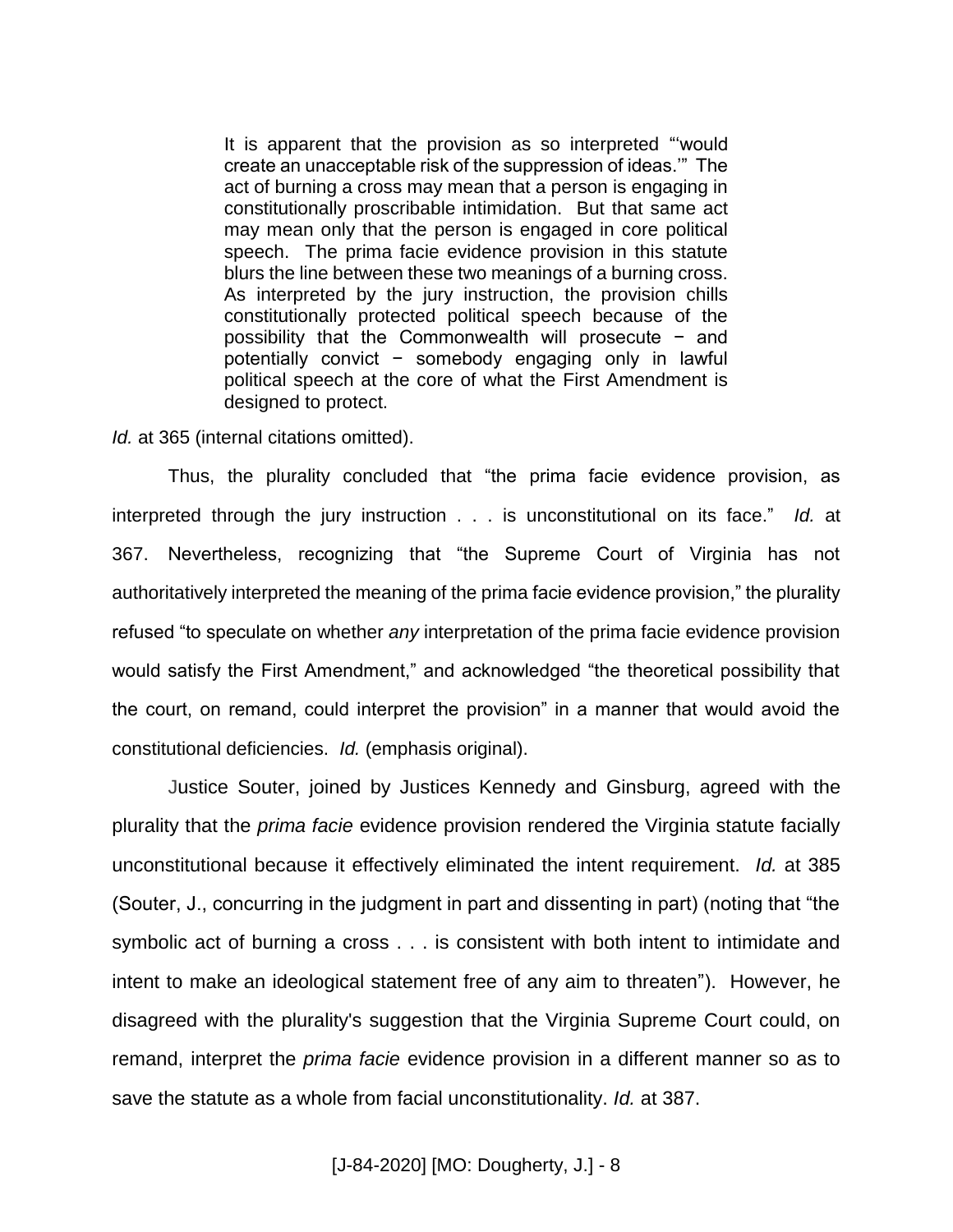Justice Scalia, joined in part by Justice Thomas, agreed that, under the high Court's decision in *R.A.V.*, Virginia's prohibition on "cross burning carried out with the intent to intimidate" does not violate the First Amendment. *Id.* at 368 (Scalia, J., concurring in part, concurring in the judgment in part, and dissenting in part). He disagreed, however, with the plurality's decision to invalidate the Virginia statute's *prima facie* provision on its face, and would have allowed case-by-case challenges to convictions where the State was not required to prove intent. *Id.* at 372-73.

Finally, Justice Thomas dissented, suggesting that, because the Virginia statute applied only to conduct, not expression, it did not implicate any First Amendment concerns. *Id.* at 394-95 (Thomas, J., dissenting). Alternatively, Justice Thomas concluded that, even applying First Amendment principles, "the fact that the statute permits a jury to draw an inference of intent to intimidate from the cross burning itself presents no constitutional problems." *Id.* at 395.

More than a decade after *Black*, in *Elonis v. United States*, 135 S. Ct. 2001 (2015), the high Court reiterated that a speaker's mental state is an essential consideration in determining whether a statement constitutes a true threat. Elonis had posted rap lyrics and other material on the Facebook social media platform. The lyrics contained violent language and imagery pertaining to his wife, coworkers, and others, although the material was interspersed with disclaimers indicating the lyrics were fictitious, and bore no intentional resemblance to real people. Ultimately, Elonis was convicted of four counts of transmitting threats to injure in violation of 18 U.S.C. § 875(c). On appeal, he argued that the district court erred in denying his request that the jury be instructed that the government was required to prove that he intended to communicate a true threat.

The Supreme Court recognized that the federal statute under which Elonis was convicted was "meant to proscribe a broad class of threats . . . but did not identify what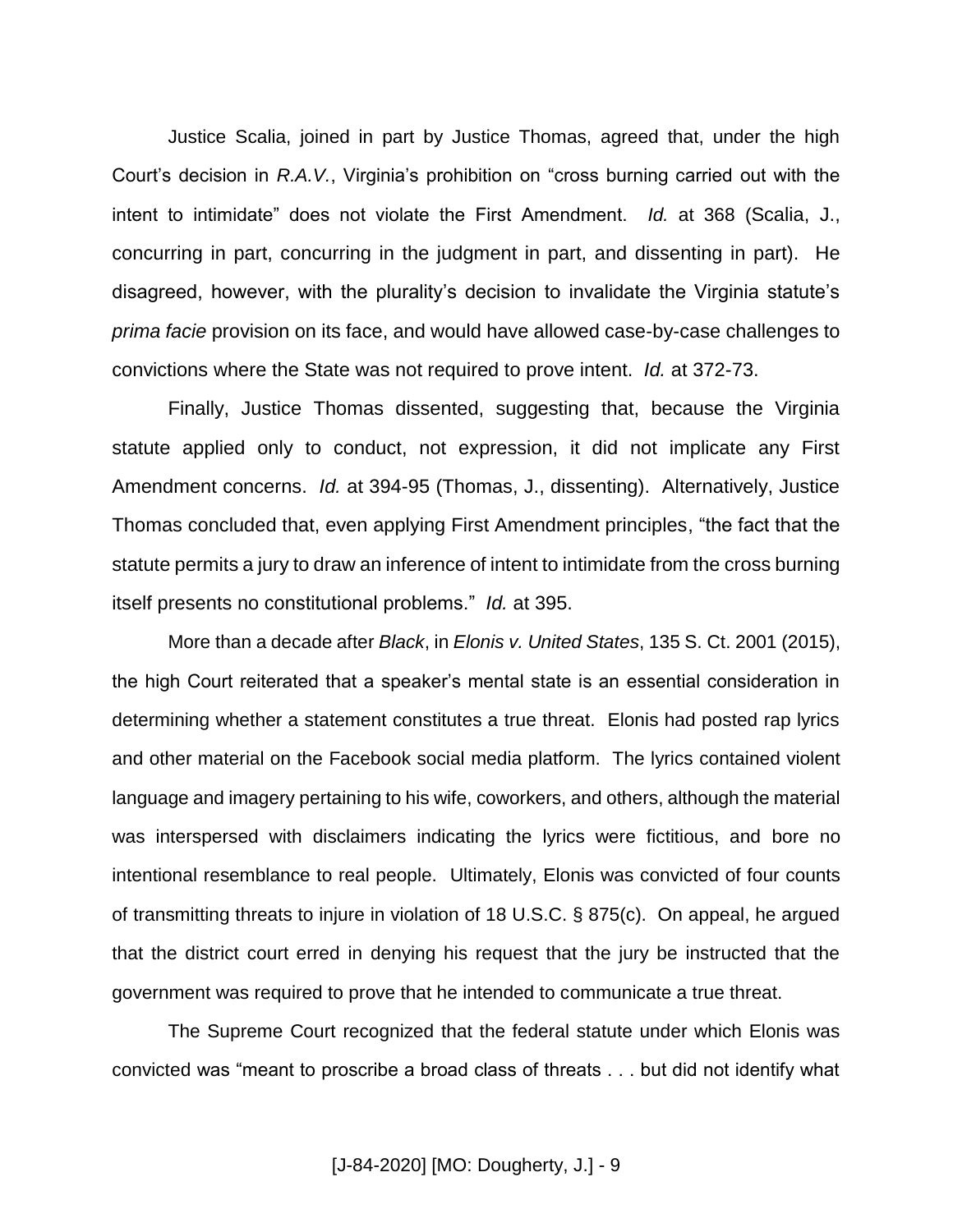mental state, if any, a defendant must have to be convicted." *Elonis*, 135 S. Ct. at 2008. The high Court concluded that Elonis's conviction, which was "premised solely on how his posts would be understood by a reasonable person," could not stand, because such a standard is "inconsistent with 'the conventional requirement for criminal conduct − *awareness* of some wrongdoing.'" *Id.* at 2011 (citation omitted and emphasis original). The Court further explained that "[h]aving liability turn on whether a 'reasonable person' regards the communication as a threat − regardless of what the defendant thinks − 'reduces culpability on the all-important element of the crime to negligence,' and we 'have long been reluctant to infer that a negligence standard was intended in criminal statutes.'" *Id.* (citations omitted). However, as the parties neither briefed nor argued the issue of whether a finding of recklessness would be sufficient to sustain a conviction under Section 875(c), the Court did not resolve that particular question.

As noted by the majority, in the wake of *Black*, federal courts have disagreed as to whether *Black's* definition of a true threat requires that the speaker merely intend to communicate a statement, or whether the speaker must intend that the statement be interpreted by the recipient as a serious expression of an intent to commit an act of unlawful violence. *See* Majority Opinion at 15. Indeed, in *Knox*, *supra*, we recognized the absence of a consensus on this issue. In that case, Knox had created a rap music video which threatened certain city police officers by name. After a third party posted the video on the internet, Knox was charged and convicted of terroristic threats under Section 2706(a)(1). On appeal, before considering whether the video constituted a true threat, we acknowledged:

> Some [courts] have continued to use an objective, reasonable-person standard. These courts interpret *Black*'s intent requirement as applying to the act of transmitting the communication. *See United States v. Clemens*, 738 F.3d 1, 11 (1st Cir. 2013) (citing cases). In their view, an objective standard remains appropriate for judging whether the speech,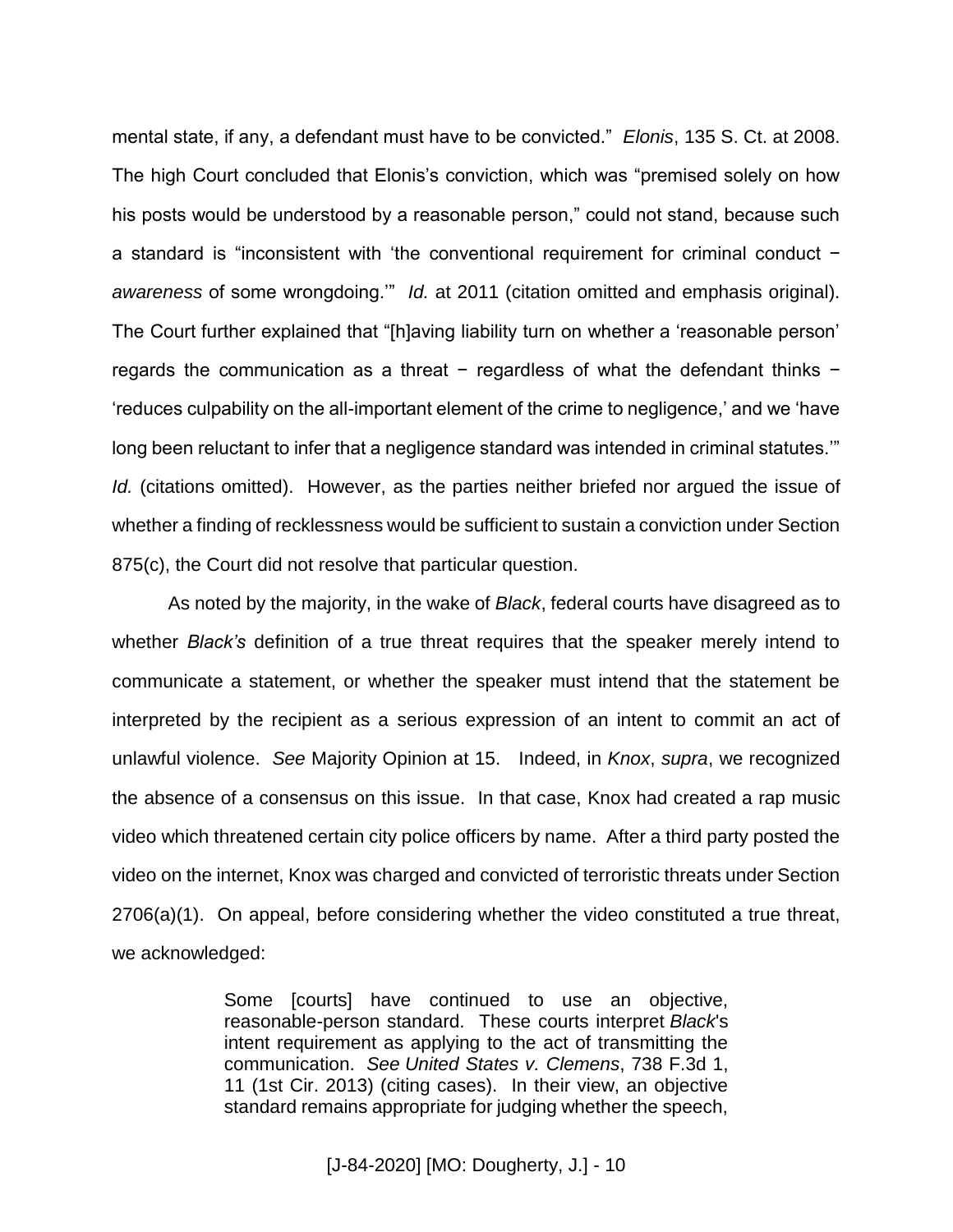taken in its full context, embodies a serious expression of an intent to commit unlawful violence. They reason from the premise that the First Amendment traditionally lifts its protections based on the injury inflicted rather than the speaker's guilty mind. *See, e.g.*, *United States v. Jeffries*, 692 F.3d 473, 480 (6th Cir. 2012), *abrogation on other grounds recognized by United States v. Houston*, 683 Fed.Appx. 434, 438 (6th Cir. 2017); *United States v. White*, 670 F.3d 498, 508-09 (4th Cir. 2012), *abrogated on other grounds by United States v. White*, 810 F.3d 212, 220 (4th Cir. 2016).

Other courts have read *Black* as implying that the First Amendment only allows the government to penalize threatening speech uttered with the highest level of scienter, namely, a specific intent to intimidate or terrorize. *See United States v. Cassel*, 408 F.3d 622, 632-33 (9th Cir. 2005); *but cf. Fogel v. Collins*, 531 F.3d 824, 831 (9th Cir. 2008) (observing that the Ninth Circuit has not consistently followed a subjective-intent standard). Still others have charted something of a middle course, suggesting that "an entirely objective definition [of a true threat] is no longer tenable" after *Black*, while reserving judgment on whether the standard should be subjective only, or a subjective-objective combination pursuant to which a statement "must objectively *be* a threat and subjectively be *intended* as such." *United States v. Parr*, 545 F.3d 491, 500 (7th Cir. 2008) (emphasis in original).

190 A.3d at 1156.

Ultimately, this Court recognized in *Knox* that, following the high Court's decision in *Black*, "an objective, reasonable-listener standard such as that used in *J.S.* is no longer viable for purposes of a criminal prosecution pursuant to a general anti-threat enactment." *Id.* at 1156-57. We further held that, under *Black*, "the First Amendment necessitates an inquiry into the speaker's mental state," noting that the Justices in *Black* who found the Virginia statute's presumption as constitutionally problematic appeared to focus on "values and concerns associated with the First Amendment: the social undesirability of suppressing ideas, punishing points of view, or criminalizing statements of solidarity or ideology." *Knox*, 190 A.3d at 1157. We reasoned that "[c]onstruing the [*Black*] Court's discussion of the speaker's intent as pertaining solely to the act of transmitting the speech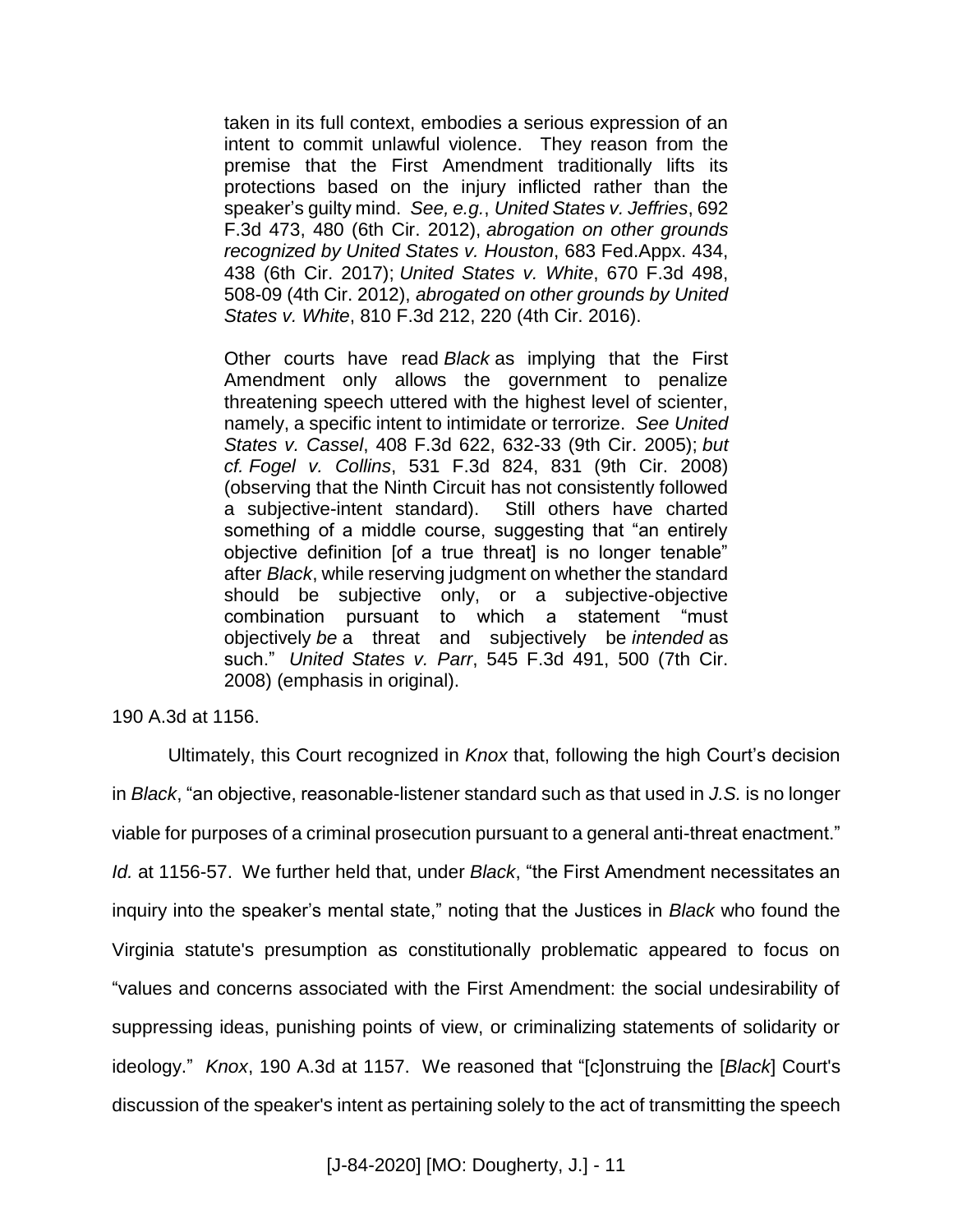appears difficult to harmonize with" the principle that "[i]ntimidation in the constitutionally proscribable sense of the word is a type of true threat, where a speaker directs a threat to a person or group of persons *with the intent of placing the victim in fear* of bodily harm or death." *Id.* (quoting *Black*, 538 U.S. at 360) (emphasis original).

Accepting that the high Court in *Black* left open the question of "whether a statute which criminalizes threatening statements spoken with a lower scienter threshold, such as knowledge or reckless disregard of their threatening nature, can survive First Amendment scrutiny," *id.* at 1157 n.10, we concluded that *Black* established two specific principles: "First, the Constitution allows states to criminalize threatening speech which is specifically intended to terrorize or intimidate. Second, in evaluating whether the speaker acted with an intent to terrorize or intimidate, evidentiary weight should be given to contextual circumstances such as those referenced in *Watts*." *Id.* at 1158. As noted above, those contextual factors include whether the threat was conditional, whether it was communicated directly to the victim, whether the victim had reason to believe the speaker had a propensity to engage in violence, and how the listeners reacted to the speech. *See also J.S.*

Applying that standard to Knox's video, we noted that Knox's threats were primarily unconditional; that the officer who initially viewed the video immediately notified police personnel, which suggested he did not view the video as satire or social commentary; and that the officers identified in the video were concerned for their safety and took precautions to avoid becoming victims of violence. We opined that the fact that the video was not communicated directly to the police, but had been uploaded to the internet by a third party, did not negate an intent by Knox that it would be viewed by the officers. Ultimately, we found that Knox's video demonstrated a subjective intent on his part to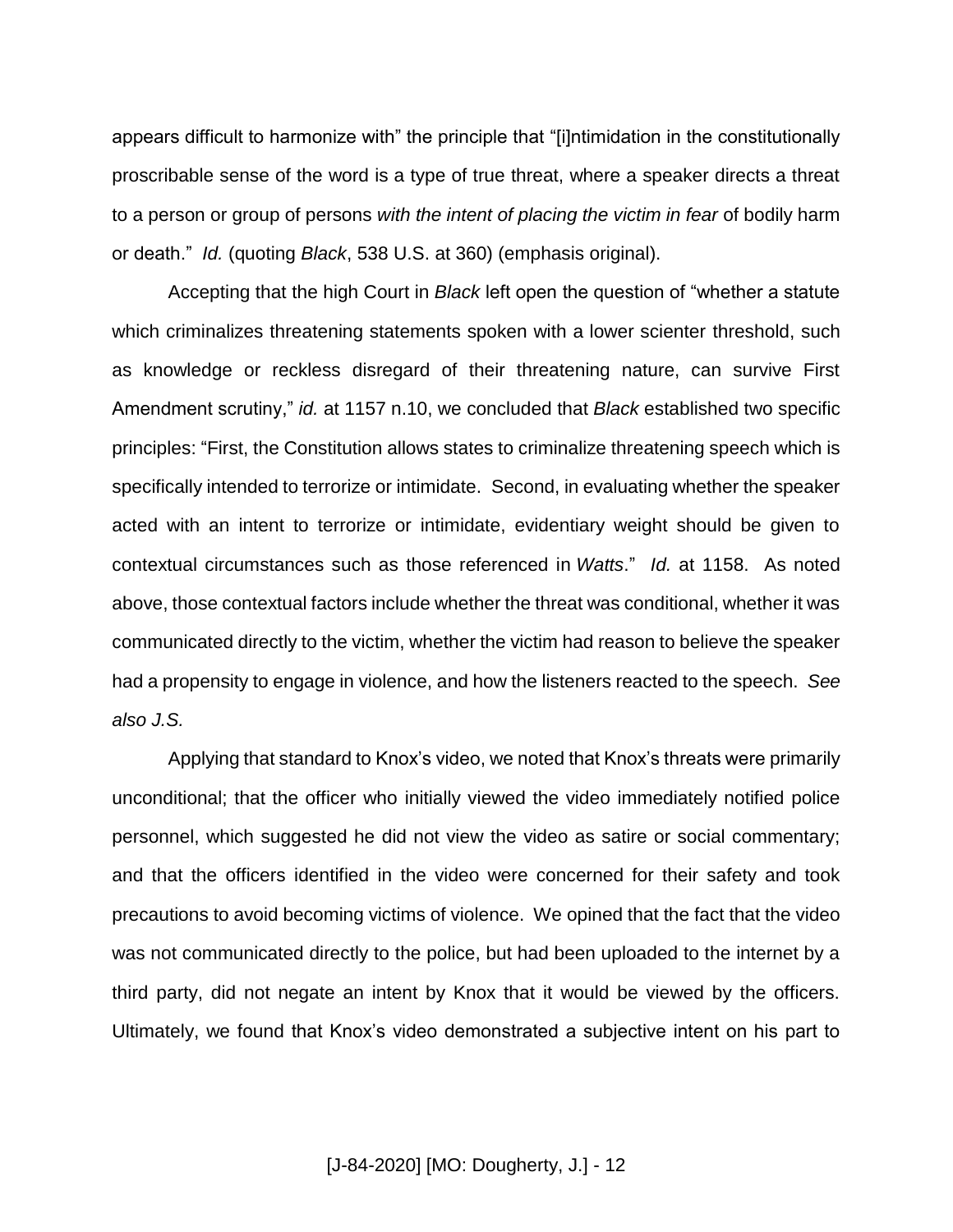terrorize or intimidate the police officers, and that, as a result, it constituted a true threat. Thus, we upheld Knox's conviction.

Justice Wecht authored a thoughtful concurring and dissenting opinion in *Knox*, which was joined by Justice Donohue, in which he agreed with the majority that *Black* rendered the previously-applied objective reasonable-listener standard for determining whether speech was a true threat no longer viable. *Knox*, 190 A.3d at 1161 (Wecht, J., concurring and dissenting). Justice Wecht additionally agreed with the *Knox* majority's conclusion that an "assessment of the speaker's subjective intent" is necessary in determining whether speech constitutes a true threat, and he joined the majority in affirming Knox's convictions. *Id.* However, Justice Wecht disagreed with the majority's decision not "to consider the more important question of whether the First Amendment *requires* proof of specific intent, or whether the [First] Amendment would tolerate punishment of speech based upon proof of only a lesser *mens rea* such as recklessness or knowledge." Id. at 1162 (emphasis original).<sup>1</sup> After examining the positions adopted by the various courts of appeals, Justice Wecht endorsed the view adopted by the Ninth Circuit in *Cassel*, suggesting:

> [T]he Ninth Circuit correctly determined that the reasoning underlying the Supreme Court's *Black* decision necessitates the conclusion that the First Amendment requires such a subjective examination, and that proof of the speaker's intent to intimidate the recipient of the communication is a required inquiry in order to balance the need to protect victims of threats with the First Amendment rights of the speaker.

*Id.* at 1164.

 $\overline{a}$ 

 $<sup>1</sup>$  As the majority concluded that the evidence was sufficient to support a finding that Knox</sup> acted with subjective intent to terrorize and intimidate, and, therefore, that his conviction was constitutionally supportable on that basis, the majority found it unnecessary to consider whether a conviction based on a lower *mens rea* would violate the First Amendment.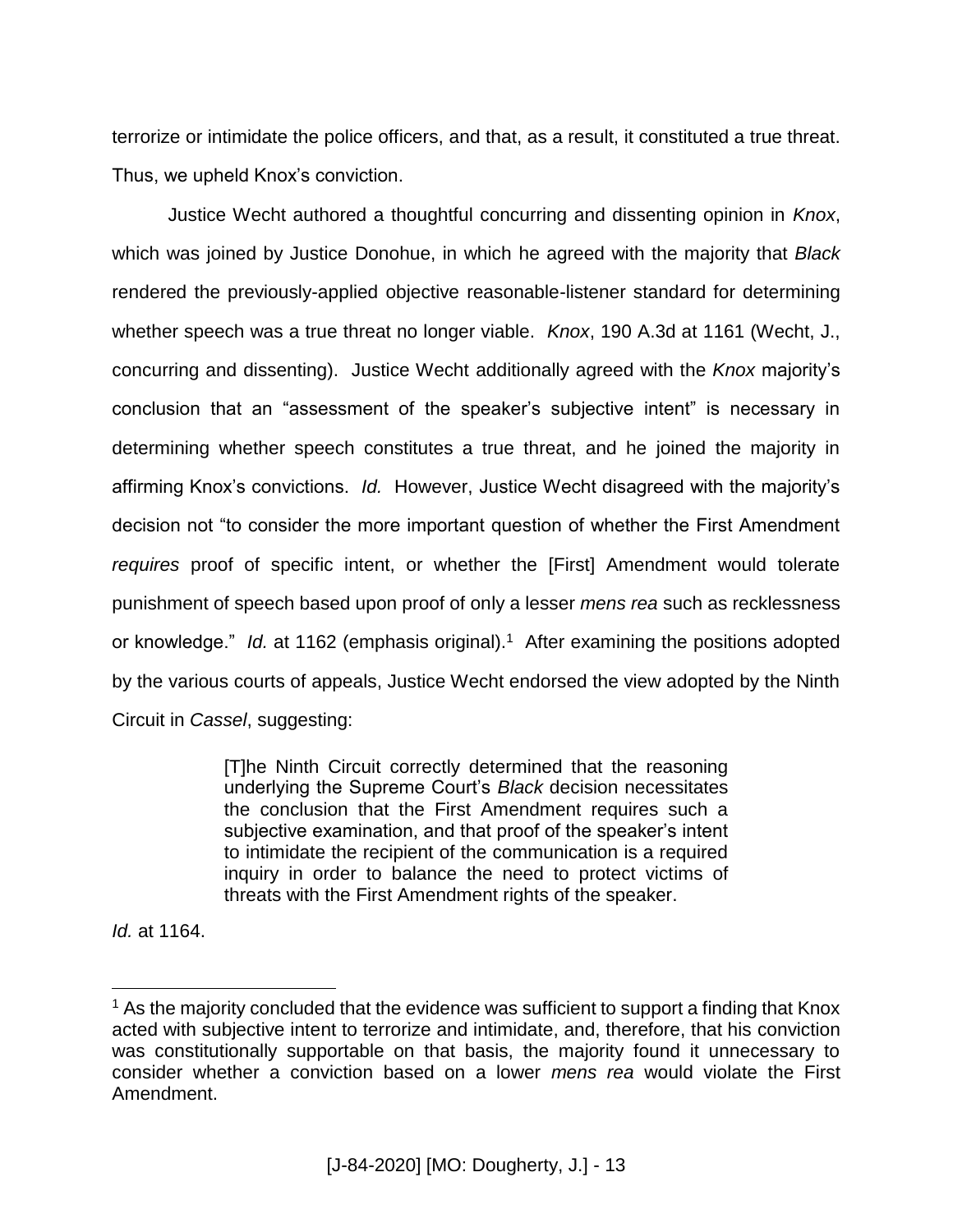Nevertheless, Justice Wecht agreed with the majority that consideration of the speaker's mindset is only half of the analysis, and he advocated for the following twoprong approach for determining whether speech constitutes a true threat:

> First, I would require reviewing courts to conduct an objective analysis to determine whether reasonable recipients would consider the statement to be "a serious expression of intent to inflict harm," and not merely jest, hyperbole, or a steam valve. *J.S.*, 807 A.2d at 858. For this purpose, I believe that the factors that we delineated in *J.S.* . . . are relevant and useful. Those factors include: "the statements, the context in which they were made, the reaction of the listeners and others as well as the nature of the comments." *Id.* No one factor should be considered conclusive, and each should be considered and analyzed, alone and against the others, under the totality of the circumstances. Second, if the first prong is satisfied, I would require courts to conduct *a subjective analysis to ascertain whether the speaker specifically intended to intimidate the victim or victims, or intended his expression to be received as a threat to the victim or victims.* Failure of the government to satisfy either prong would mean that, under the First Amendment, the statement cannot be penalized or proscribed.

*Id.* at 1165 (emphasis added).

In the instant case, the Commonwealth and its *amici* suggest that it remains an open question whether speech made with reckless disregard of the effect on a recipient may be deemed a true threat not subject to First Amendment protection, and they would answer this question in the affirmative. In support of their position, they rely on Justice Alito's concurring and dissenting opinion in *Elonis*, in which he opined that recklessness is, in fact, the appropriate *mens rea* for determining whether speech constitutes a true threat, as well as Justice Thomas's dissent in *Elonis*, wherein he stated that lower courts "can safely infer that a majority of this court would not adopt an intent-to-threaten requirement, as the opinion carefully leaves open the possibility that recklessness may be enough." *Elonis*, 135 S. Ct. at 2018 (Thomas, J., dissenting).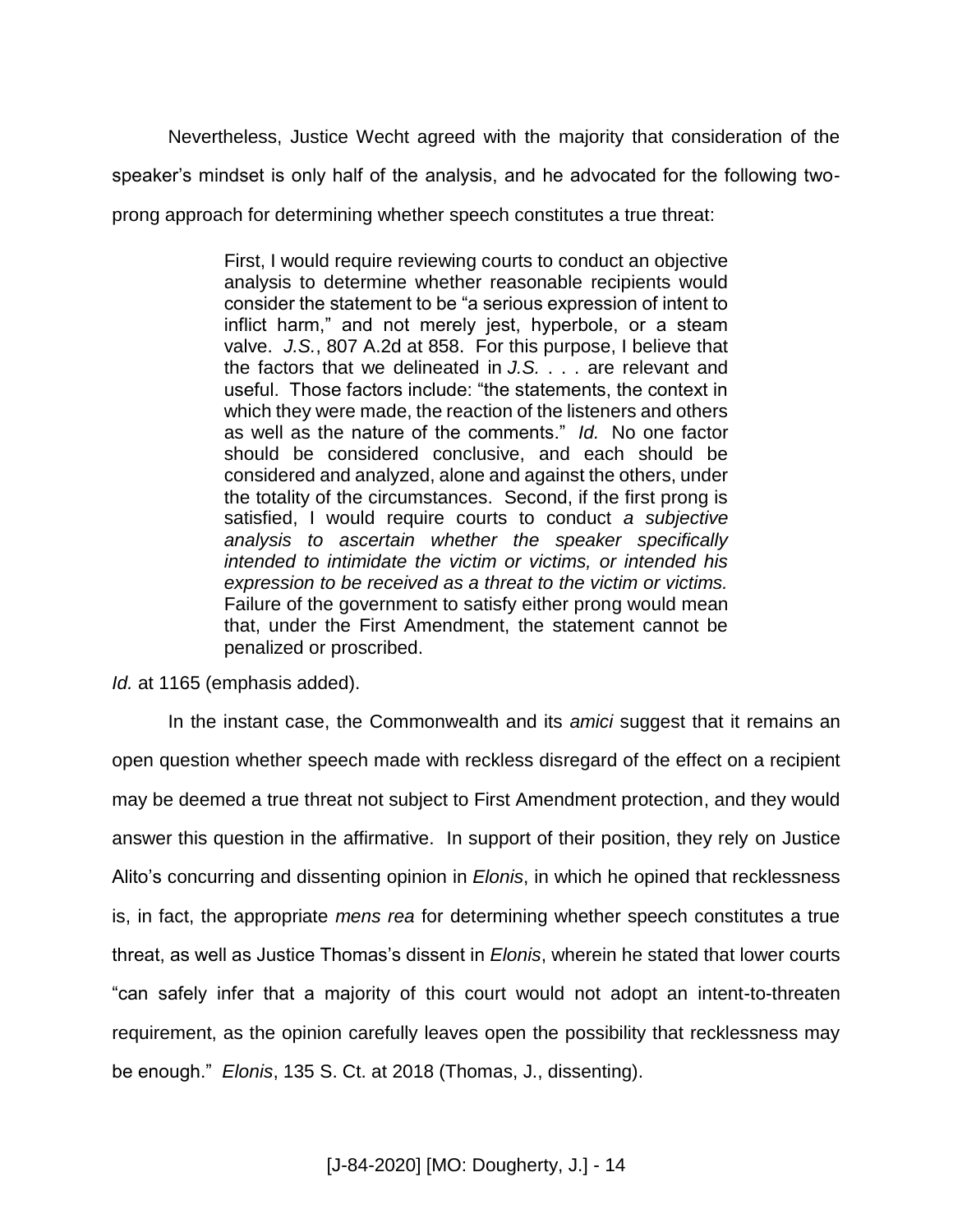The positions of Justices Alito and Thomas, however, were the *minority* positions in *Elonis*, and, obviously, are not controlling. Moreover, a subsequent expression by one member of the high Court suggests that, despite Justice Thomas's prediction, a holding by the high Court that permits a finding of a true threat based only upon a finding of the speaker's recklessness is not a foregone conclusion. *See Perez v. Florida*, 137 S. Ct. 853 (2017) (Sotomayor, J., concurring in the denial of *certiorari*). In *Perez*, the defendant was charged under a Florida statute making it a felony "to threaten to throw, project, place, or discharge any destructive device with intent to do bodily harm to any person or with intent to do damage to any property of any person." *Id.* at 853 (quoting Fla. Stat. § 790.162 (2007)). The charges arose after Perez, while inebriated, went to a liquor store to obtain ingredients for what he referred to as a "Molly cocktail." *Id.* One of the employees thought Perez was referring to an incendiary Molotov cocktail, and asked Perez if it would burn anything up. Perez responded that he did not have that type of cocktail, and his group of friends laughed at the joke. Perez, however, continued to joke about having a Molotov cocktail, and then stated he was going to blow up the store and the world, at which point store employees notified the police.

At trial, the court instructed the jury that it could find Perez guilty if the State proved that (1) there was a threat, namely, "a communicated intent to inflict harm or loss on another when viewed and/or heard by an ordinary reasonable person;" and (2) that Perez intended to make the threat, intent being defined as "the stated intent to do bodily harm to any person or damage to the property of any person." *Id.* at 854. Following his conviction, Perez petitioned for *certiorari*, challenging the trial court's instruction on the basis that it did not require proof of his *mens rea.* The high Court denied review.

In an opinion concurring in the denial of *certiorari*, Justice Sotomayor suggested that the jury instructions and Perez's conviction raised serious First Amendment concerns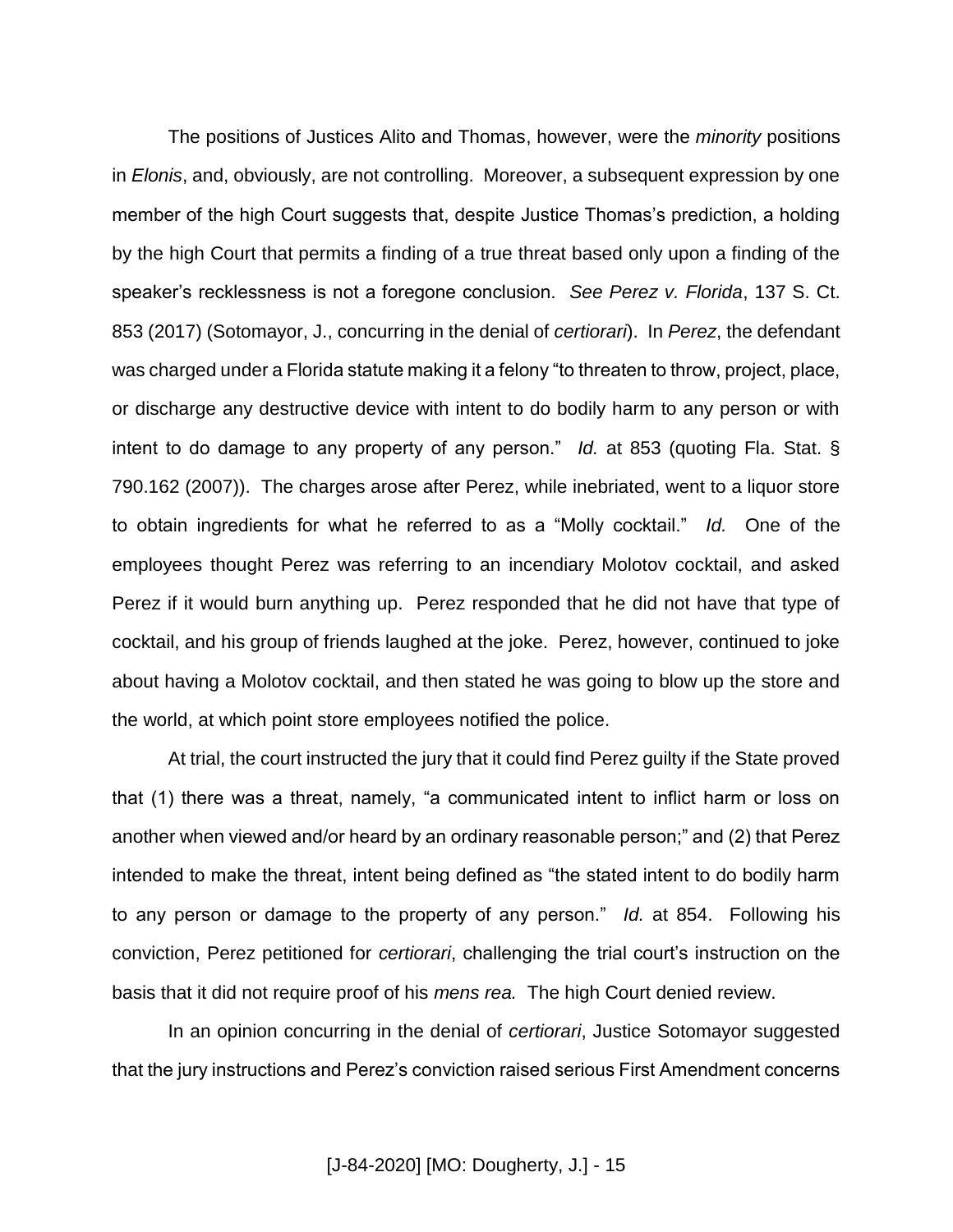worthy of review. Specifically, she explained that "statutes criminalizing threatening speech . . . 'must be interpreted with the commands of the First Amendment clearly in mind' in order to distinguish true threats from constitutionally protected speech. . . . Under our cases, this distinction turns in part on the speaker's intent." *Id.* at 854.

She reiterated that the high Court has defined a true threat as one "where the speaker means to communicate a serious expression of an intent to commit an act of unlawful violence to a particular individual or group of individuals." *Id.* (quoting *Black*, 538 U.S. at 359). Justice Sotomayor further opined:

> Together, *Watts* and *Black* make clear that to sustain a threat conviction without encroaching upon the First Amendment, States must prove more than the mere utterance of threatening words—*some* level of intent is required. And these two cases strongly suggest that it is not enough that a reasonable person might have understood the words as a threat—a jury must find that the speaker actually intended to convey a threat.

> The jury instruction in this case relieved the State of its burden of proving anything other than Perez's "stated" or "communicated" intent. This replicates the view we doubted in *Watts*, which permitted a criminal conviction based upon threating words and only "'an *apparent* determination to carry them into execution.'" . . . And like the prima facie provision in *Black*, the trial court's jury instruction "ignore[d] all of the contextual factors that are necessary to decide whether a particular [expression] is intended to intimidate.

*Id.* at 855 (citations omitted and emphasis original). However, because the lower courts had not reached the merits of the First Amendment issue, Justice Sotomayor "reluctantly" concurred in the denial of *certiorari*. *Id.* at 854.

Given Justice Sotomayor's reasoning, it is evident that, at present, the high Court is not of one mind as to whether a recklessness standard, rather than whether the speaker intended to intimidate the listener, is the appropriate test for determining whether there has been a true threat. Accordingly, I agree with the majority that we lack definitive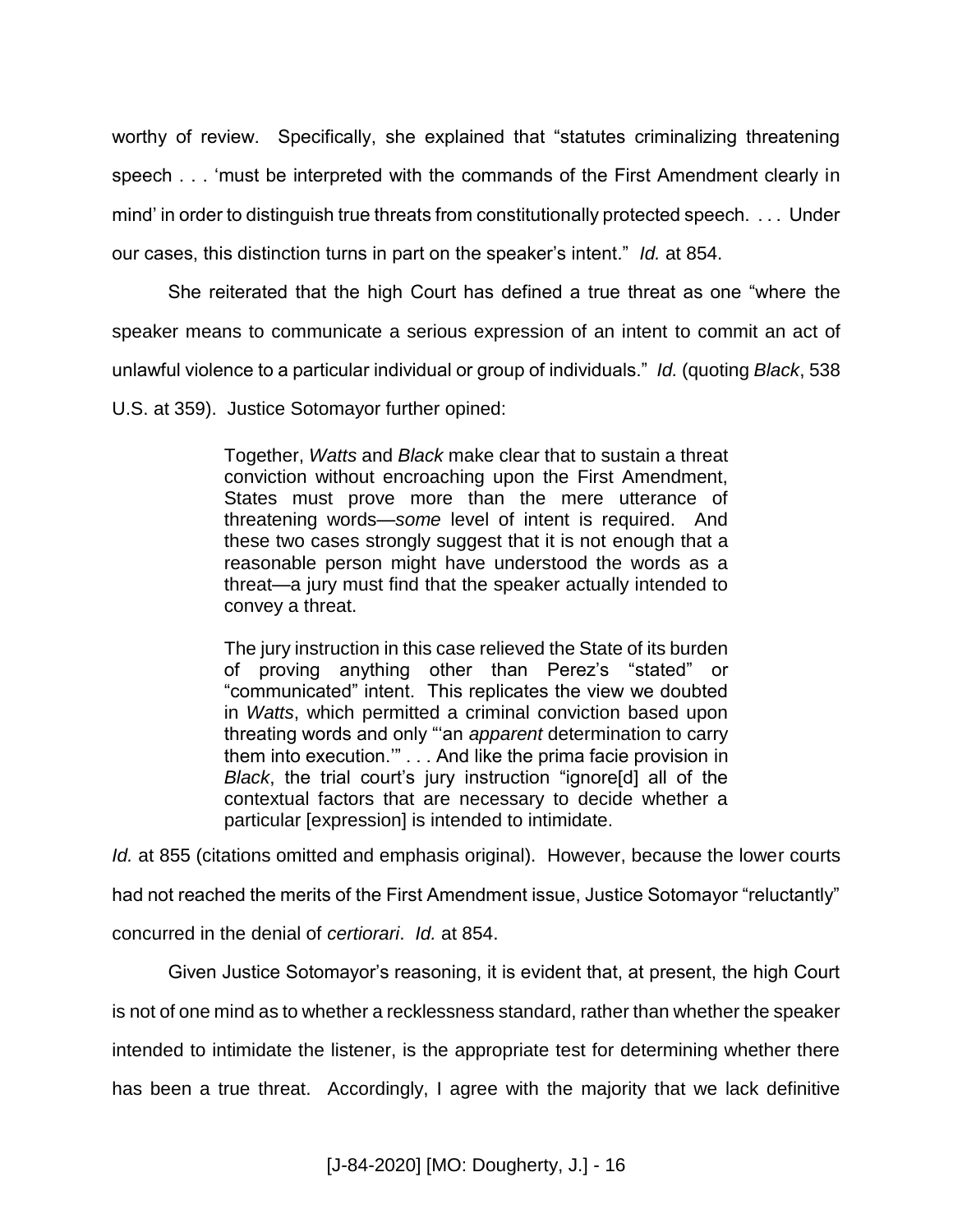guidance from the high Court, and, as a result, that we must "chart our own course." Majority Opinion at 27. For the reasons that follow, however, I would follow a different path than the majority.

As noted above, the high Court in *Black* explained that:

"true threats" encompass those statements where the speaker means to communicate a serious expression of an intent to commit an act of unlawful violence to a particular individual or group of individuals. *See Watts v. United States*, supra, at 708 . . . ("political hy[p]erpole" is not a true threat); *R.A.V. v. City of St. Paul*, 505 U.S.[ ] at 388 . . . . The speaker need not actually intend to carry out the threat. Rather, a prohibition on true threats "protect[s] individuals from the fear of violence" and "from the disruption that fear engenders," in addition to protecting people "from the possibility that the threatened violence will occur." *Ibid.* Intimidation in the constitutionally proscribable sense of the word is a type of true threat, where a speaker directs a threat to a person or group of persons with the intent of placing the victim in fear of bodily harm or death.

538 U.S. at 359-60. Though *Black* produced five separate opinions, when read together, in my view, a majority of the *Black* Court agreed that true threats are constitutionally proscribable if the government can prove that the speaker intended to intimidate the victim. *See Black*, 538 U.S. at 359-60, 365 (O'Connor, J., plurality, joined by Rehnquist, C.J., Stevens, Breyer, JJ. ); *id.* at 372 (Scalia, J., concurring in part, concurring in the judgment in part, and dissenting in part) (agreeing that Virginia statute was "constitutionally problematic" insofar as it allowed for convictions in the absence of proof of a defendant's intent to intimidate); *id.* at 385 (Souter, J. concurring in the judgment in part and dissenting in part, joined by Kennedy and Ginsburg, JJ.) (observing that the effect of the *prima facie* evidence provision is "to skew jury deliberations toward conviction in cases where the evidence of intent to intimidate is relatively weak and arguably consistent with a solely ideological reason for burning").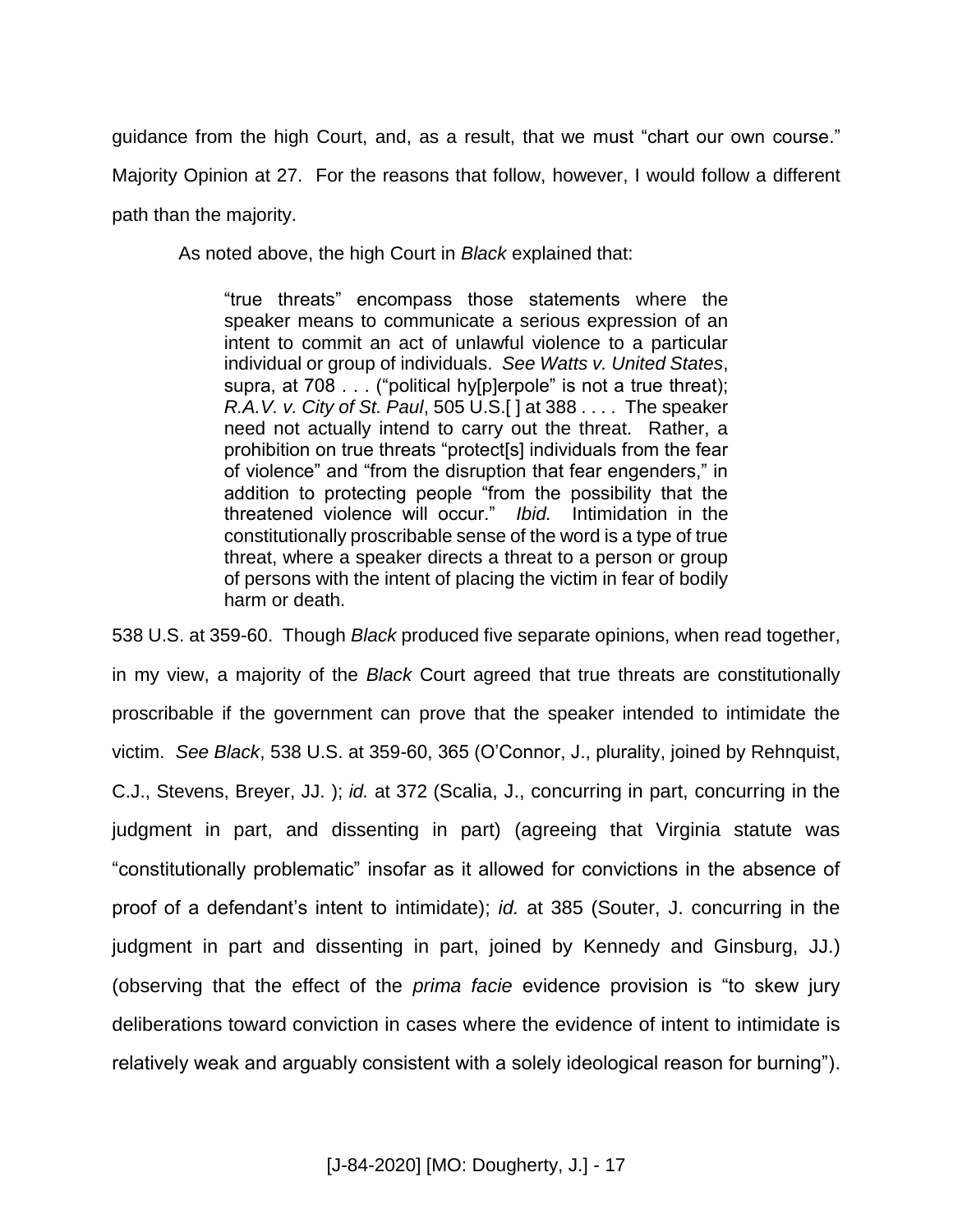While some courts have interpreted *Black's* intent requirement as applying only to the act of transmitting the communication, in my view, these interpretations fail to give due consideration to the entire definition of true threat set forth above − namely, that *the speaker means to communicate a serious expression of an intent to commit violence*. Several courts have reached this same conclusion. For example, in *Cassel*, *supra*, the Ninth Circuit Court of Appeals opined that a "natural reading" of *Black's* definition of a true threat requires not only that the communication be intentional, but also that the speaker intend for his language to *threaten* the victim. 408 F.3d at 631 (emphasis original). The court reasoned:

> The [*Black*] Court's insistence on intent to threaten as the *sine qua non* of a constitutionally punishable threat is especially clear from its ultimate holding that the Virginia statute was unconstitutional precisely because the element of intent was effectively eliminated by the statute's provision rendering any burning of a cross on the property of another "prima facie evidence of an intent to intimidate."

*Id.* at 631.

Similarly, in *United States v. Heineman*, 767 F.3d 970 (10<sup>th</sup> Cir. 2014), the Tenth Circuit Court of Appeals stated: "[w]e read *Black* as establishing that a defendant can be constitutionally convicted of making a true threat only if the defendant *intended* the recipient of the threat to feel threatened." *Id.* at 978 (emphasis original). In *Heineman*, the defendant was convicted of transmitting in interstate commerce a threat to injure another, in violation of 18 U.S.C. § 875(c), after sending an email to a professor at the University of Utah, which caused the professor to fear for his own safety and that of his family. The statute did not contain a *mens rea* requirement. In concluding that the First Amendment requires that the government, in prosecuting a defendant based on a true threat, prove that the defendant intended the recipient to feel threatened, the *Heineman* court opined: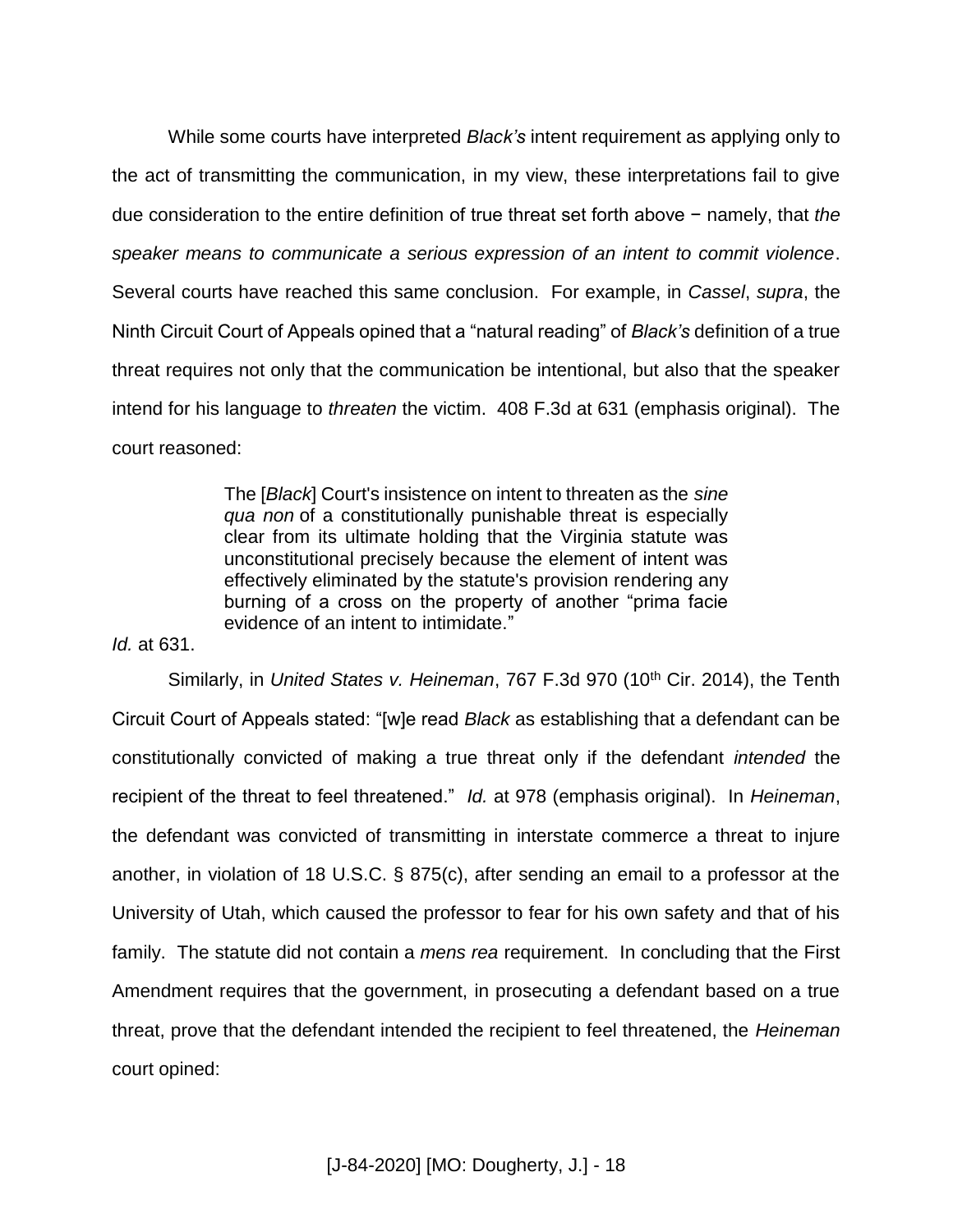When the [*Black*] Court says that the speaker must "mean[] to communicate a serious expression of an intent," it is requiring more than a purpose to communicate just the threatening words. *Id.* It is requiring that the speaker want the recipient to believe that the speaker intends to act violently. The point is made again later in the same paragraph when the Court applies the definition to intimidation threats: "Intimidation *in the constitutionally proscribable sense of the word is a type of true threat, where a speaker directs a threat to a person or group of persons with the intent of placing the victim in fear of bodily harm or death.*"

767 F.3d at 978 (quoting *Black*, 538 U.S. at 359) (emphasis original).

The *Heineman* court further observed that the *Black* plurality's overbreadth

analysis was based on the understanding that the speaker must intend to place the

recipient in fear:

According to the plurality, at least one First Amendment flaw in the prima facie provision was that a jury could infer an "intent to intimidate" from the act of cross-burning itself. [*Black*, 538 U.S. at 363]. The prima facie provision, wrote Justice O'Connor, "does not distinguish between a cross burning done with the purpose of creating anger or resentment and a cross burning done with the purpose of threatening or intimidating a victim." *Id.* at 366 [ ]. But how could that be a First Amendment problem if the First Amendment is indifferent to whether the speaker had an intent to threaten? The First Amendment overbreadth doctrine does not say simply that laws restricting speech should not prohibit too much speech. It says that laws restricting speech should not prohibit too much speech *that is protected by the First Amendment.*

767 F.3d at 978-79.<sup>2</sup>

 $\overline{a}$ 

<sup>2</sup> The *Heineman* Court acknowledged that Justice O'Connor's overbreadth analysis was not adopted by the majority of the Court, but noted that the plurality "obviously assumed that the discussion of the *R.A.V.* issue had already established that an intent to threaten was required;" that Justice Scalia did not challenge that assumption; and that Justice Souter's opinion "seems to have assumed that intent to instill fear is an element of a true threat required by the First Amendment." 767 F.3d at 979.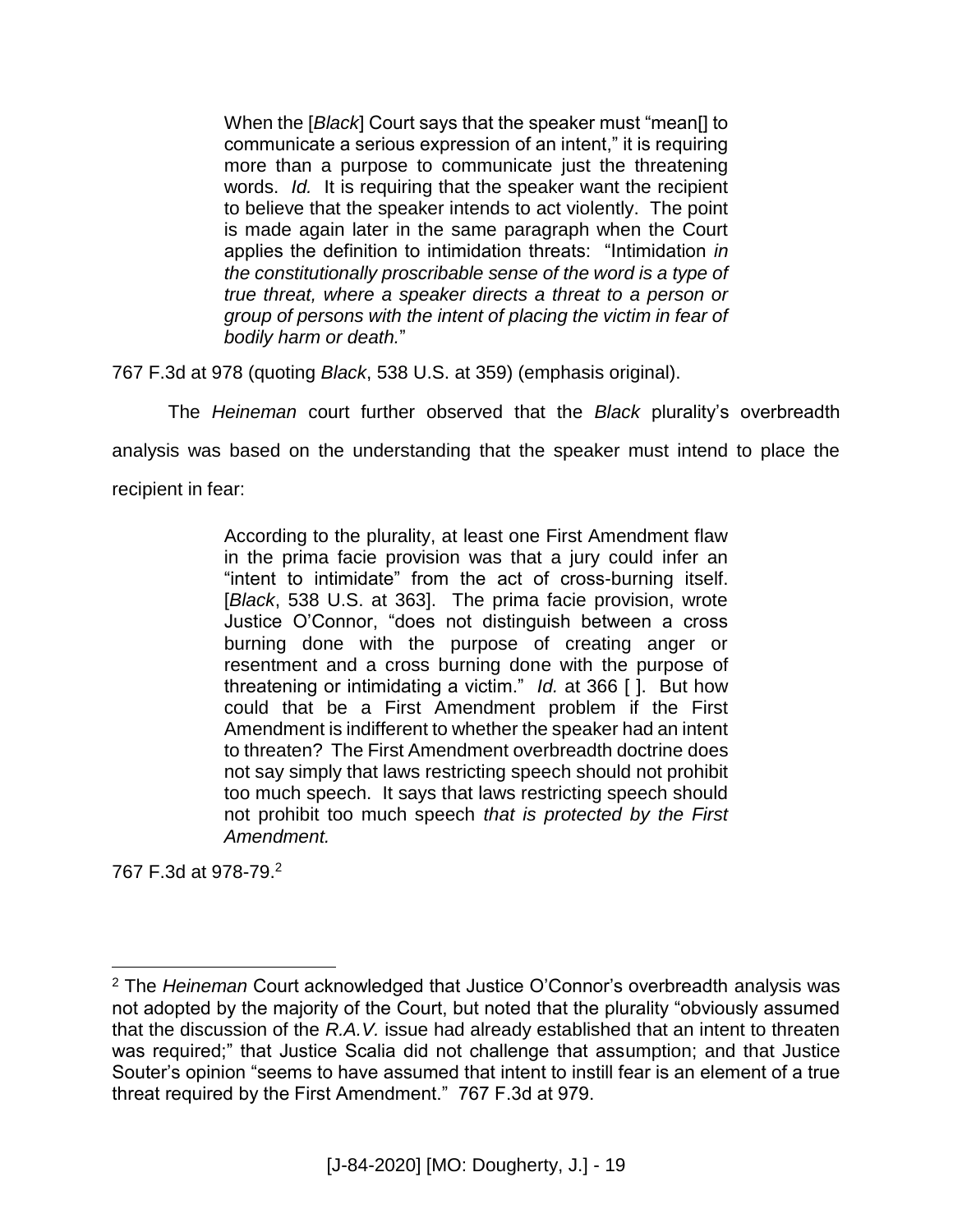Like the courts in *Cassel* and *Heineman*, I conclude that both the language used by the *Black* Court in defining a true threat, as well as the plurality's determination that the Virginia statute was unconstitutional precisely because it eliminated the requirement of the intent to intimidate, dictates that, in order to criminalize a defendant's speech as a true threat, the government must prove that the defendant *intended* that the recipient feel threatened, not simply that the defendant communicate or utter words which might ultimately be construed by the listener as threatening.

I find further support for this interpretation in the *Black* Court's declaration that "[t]he speaker need not actually intend to carry out the threat," which appears immediately following the Court's statement that true threats "encompass those statements where the speaker means to communicate a serious expression of an intent to commit an act of unlawful violence to a particular individual or group of individuals." 538 U.S. at 359-60. A caveat that the speaker need not actually intend to carry out the threat is understandable if there is a requirement that the defendant intend the victim to feel threatened. However, if a true threat may be established based only on the speaker's communication or utterance of certain words without regard to his subjective intent, such a qualification is wholly unnecessary. *See Heineman*, 767 F.3d at 980 ("The proposition that the speaker need not intend to carry out the threat is a helpful qualification if there is a requirement that the defendant intend the victim to feel threatened. But no such qualification is called for if the preceding sentence means that the only requisite *mens rea* is that the defendant 'knowingly says the words.'" (citation omitted)).

In addition, the Kansas Supreme Court recently considered a criminal threat statute that was, in relevant part, nearly identical to the one at issue in the case before us, and concluded, as a matter of first impression, that the statutory provision allowing for a conviction based on recklessness was unconstitutionally overbroad. In *State v.*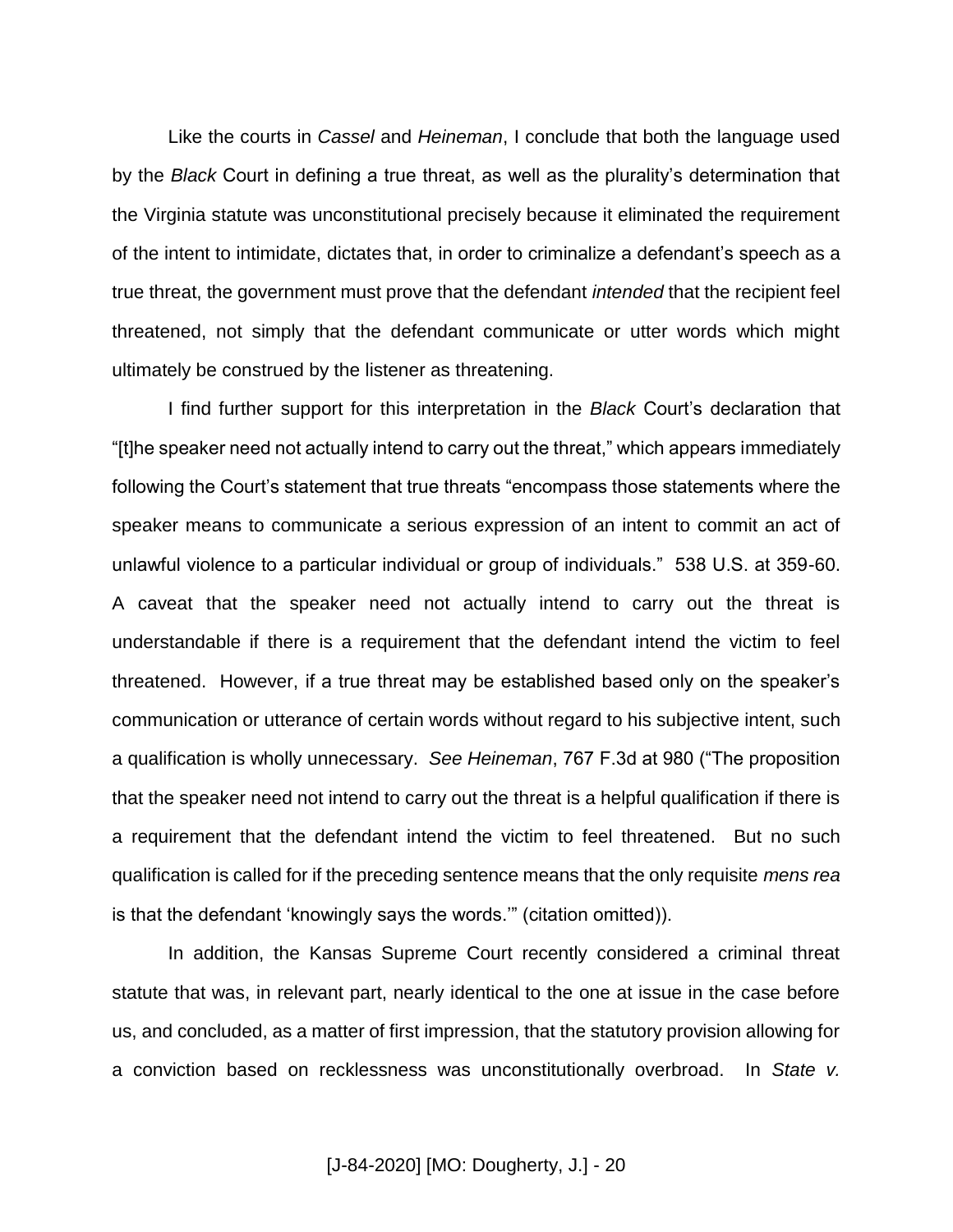*Boettger*, 450 P.3d 805 (Kan. 2019), the defendant was convicted of making a "criminal threat," which the statute at issue defined as including a threat to "(1) [c]ommit violence communicated with intent to place another in fear . . . *or in reckless disregard of the risk of causing such fear.*" *Id*. at 807 (emphasis added). On appeal of his conviction, Boettger, argued, *inter alia*, that the portion of the statute allowing for a conviction based on a threat made with reckless disregard was unconstitutionally overbroad because it had the potential to punish someone for speech that does not constitute a true threat. The Kansas Supreme Court agreed.

In finding the portion of the statute which allowed for a conviction based on a threat made in reckless disregard for causing fear to be unconstitutionally overbroad, the *Boettger* Court, relying on the Ninth Circuit's reasoning in *Cassel* and the Tenth Circuit's reasoning in *Heineman*, stated:

> [A] majority of the *Black* Court determined an intent to intimidate was constitutionally, not just statutorily, required. "Intimidation *in the constitutionally proscribable sense of the word* is a type of true threat, where a speaker directs a threat to a person or group of persons *with the intent of placing the victim in fear of bodily harm or death.*"

450 P.3d at 815 (quoting *Black*, 538 U.S. at 360 (emphasis original)).

 $\overline{a}$ 

In addressing the Kansas intermediate court's reliance on Justice Alito's concurring and dissenting opinion in *Elonis* for its determination that "[r]ecklessness is sufficient *mens rea* to separate wrongful conduct from otherwise innocent conduct," the *Boettger* Court noted that it had "trouble squaring that conclusion with *Black* and *Elonis*." 450 P.3d at 816. The court acknowledged that two jurisdictions, Connecticut and Georgia, agreed with Justice Alito's view,<sup>3</sup> and, further, that this Court in *Knox* suggested

<sup>3</sup> *See State v. Taupier*, 193 A.2d 1 (Conn. 2018) (holding recklessness standard constitutional in a true threat context), *cert. denied*, 139 S. Ct. 1188 (2019); *Major v. State*, 800 S.E.2d 348 (Ga. 2017) (upholding recklessness standard post-*Black*).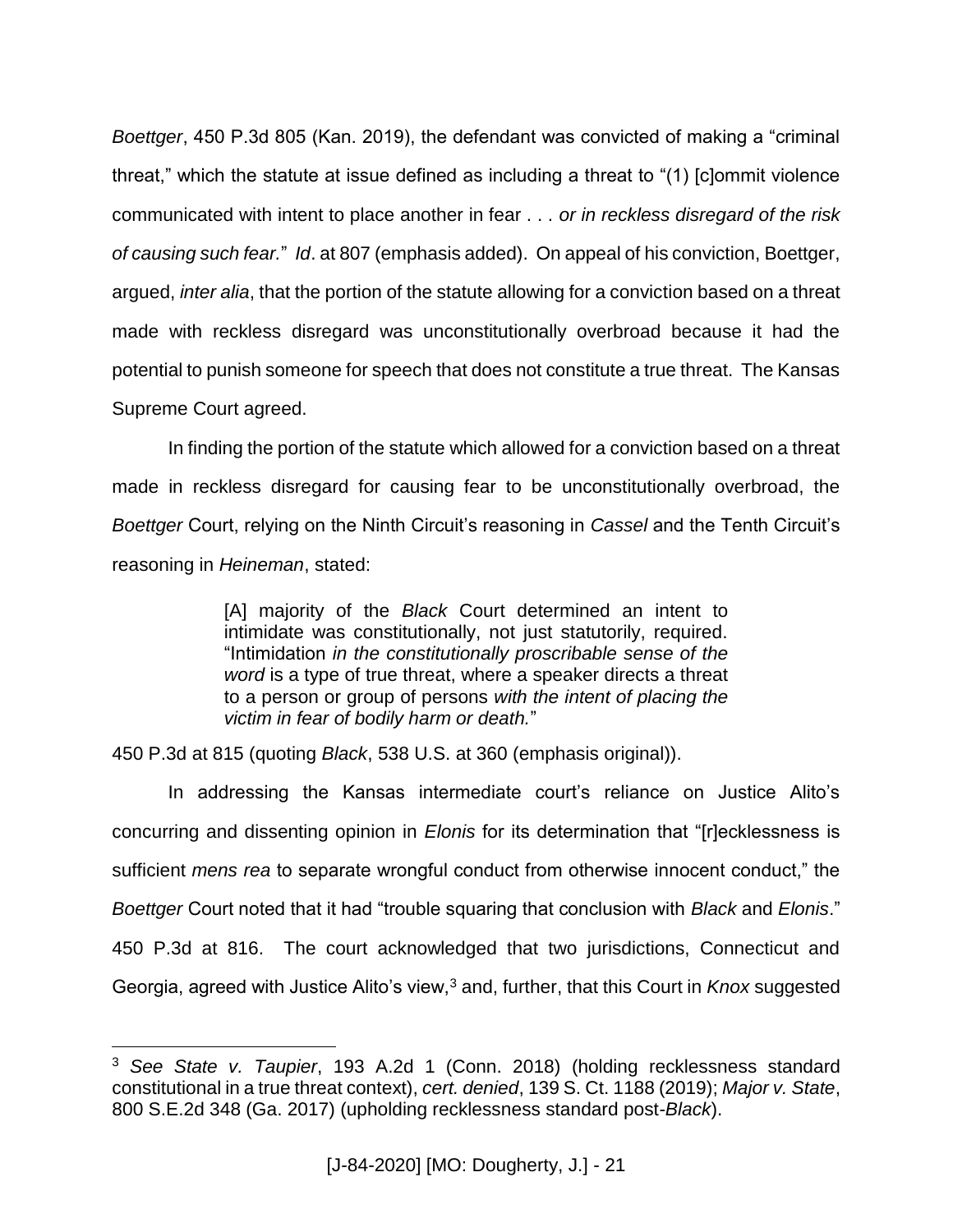there is an open question as to whether the recklessness standard can be applied in the true threat context. However, the Kansas Supreme Court adopted the view it found "reflected in Justice Sotomayor's opinion in *Perez*," *id.* at 817, concluding:

> Under *Black*, the portion of [the statute] allowing for a conviction if a threat of violence is made in reckless disregard for causing fear causes the statute to be unconstitutionally overbroad because it can apply to statements made without the intent to cause fear of violence. The provision significantly targets protected activity. And its language provides no basis for distinguishing circumstances where the speech is constitutionally protected from those where the speech does not warrant protection under the First Amendment.

*Id.* at 818 (internal citation omitted).<sup>4</sup>

 $\overline{a}$ 

The majority "disagree[s] with those courts that have concluded *Black* is dispositive, or even particularly instructive," as to whether the First Amendment permits the criminalization of statements made in the absence of a specific intent to terrorize, opining that "those courts have simply read too much into *Black*." Majority Opinion at 26. Instead, the majority notes that its "own views align more closely with Justice Thomas's [dissenting opinion] on this point" that specific intent is not required. *Id.* at 26 n.13. However, as discussed *supra,* while there were five separate opinions in *Black*, in my view, a majority of the Justices in *Black* agreed that true threats are constitutionally proscribable only if the government can prove that the speaker intended to intimidate the victim*.* I would not disregard that consensus based on the opinions of a *dissenting* Justice in that case, or based on the decisions of the high Court in cases that did not involve true threats. *See*, *e.g.*, Majority Opinion at 28 (observing that the high Court has "recognized

<sup>4</sup> In response to Boettger's argument that the protester in *Watts* could have been convicted under the Kansas statute *−* an argument that Appellant makes regarding Section 2706(a)(3) − the court found the example a "persuasive illustration<sup>[]</sup> of ways in which the [Kansas statute] potentially criminalizes speech protected under the First Amendment." 450 P.3d at 818.